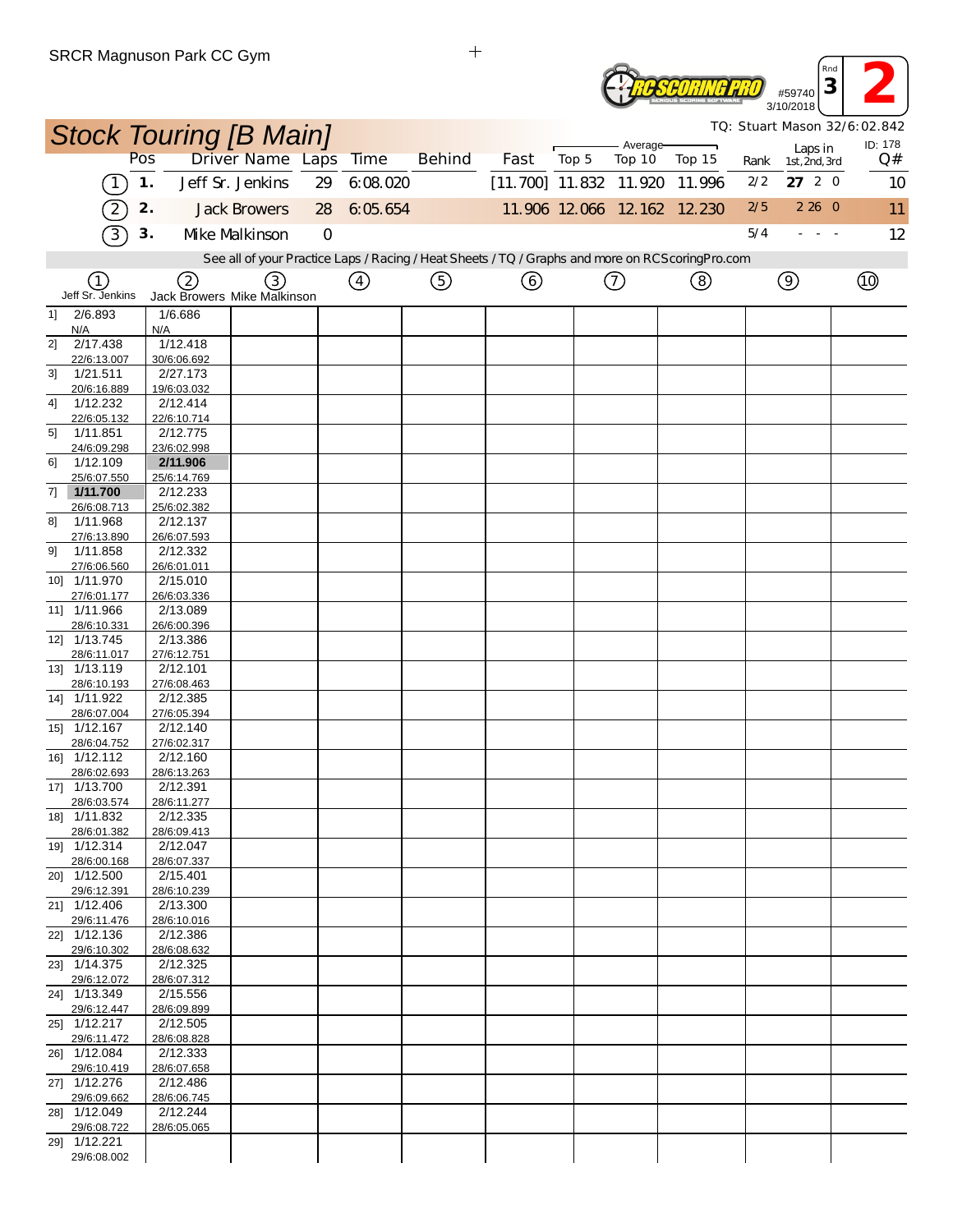| <b>TWARE</b> | #59740<br>3/10/2018 |
|--------------|---------------------|
|              |                     |

*Rnd* **<sup>3</sup> 3**

| TQ: Gary Lewis 29/6:11.691<br>Scale Spec [A Main]<br>ID: 173 |                             |     |                         |                                                                                                 |    |                   |               |                          |       |                             |        |      |                          |                |
|--------------------------------------------------------------|-----------------------------|-----|-------------------------|-------------------------------------------------------------------------------------------------|----|-------------------|---------------|--------------------------|-------|-----------------------------|--------|------|--------------------------|----------------|
|                                                              |                             | Pos |                         | Driver Name Laps                                                                                |    | Time              | <b>Behind</b> | Fast                     | Top 5 | Average-<br>Top 10          | Top 15 | Rank | Laps in<br>1st, 2nd, 3rd | Q#             |
|                                                              | $\left(1\right)$            | 1.  |                         | Gary Lewis                                                                                      | 29 | 6:07.581          |               | $[12.280]$ 12.407 12.467 |       |                             | 12.507 | 1/8  | 26 3 0                   | 1              |
|                                                              | $\left( 2\right)$           | 2.  |                         | John Glasgow                                                                                    | 29 | 6.08.236          | 0.655         |                          |       | 12 416 12 458 12 502 12 531 |        | 1/10 | 3 26 0                   | $\overline{2}$ |
|                                                              | $\mathcal{C}$               | 3.  |                         | Jerry Boyle                                                                                     | 28 | 6:02.861          |               |                          |       | 12.696 12.771 12.836 12.878 |        | 1/10 | $0\ 0\ 28$               | 3              |
|                                                              |                             |     |                         | See all of your Practice Laps / Racing / Heat Sheets / TQ / Graphs and more on RCScoringPro.com |    |                   |               |                          |       |                             |        |      |                          |                |
|                                                              | ①                           |     |                         |                                                                                                 |    |                   |               |                          |       |                             |        |      |                          |                |
|                                                              | <b>Gary Lewis</b>           |     | 2<br>John Glasgow       | (3)<br>Jerry Boyle                                                                              |    | $\left( 4\right)$ | (5)           | (6)                      |       | (7)                         | (8)    |      | $\circledcirc$           |                |
| 11                                                           | 1/5.961                     |     | 2/6.423                 | 3/7.318                                                                                         |    |                   |               |                          |       |                             |        |      |                          |                |
| 2]                                                           | N/A<br>1/12.709             | N/A | 2/12.713                | N/A<br>3/12.823                                                                                 |    |                   |               |                          |       |                             |        |      |                          |                |
|                                                              | 29/6:01.813                 |     | 29/6:02.499             | 29/6:06.334                                                                                     |    |                   |               |                          |       |                             |        |      |                          |                |
| 3]                                                           | 1/12.844<br>29/6:03.647     |     | 2/13.099<br>29/6:07.721 | 3/12.696<br>29/6:04.626                                                                         |    |                   |               |                          |       |                             |        |      |                          |                |
| 41                                                           | 1/12.572                    |     | 2/13.001                | 3/14.801                                                                                        |    |                   |               |                          |       |                             |        |      |                          |                |
|                                                              | 29/6:01.831                 |     | 29/6:08.715             | 28/6:10.216                                                                                     |    |                   |               |                          |       |                             |        |      |                          |                |
| 5]                                                           | 1/12.618<br>29/6:01.134     |     | 2/12.598<br>29/6:06.272 | 3/13.577<br>28/6:11.089                                                                         |    |                   |               |                          |       |                             |        |      |                          |                |
| 61                                                           | 1/12.553                    |     | 2/12.663                | 3/12.906                                                                                        |    |                   |               |                          |       |                             |        |      |                          |                |
|                                                              | 29/6:00.435                 |     | 29/6:05.254             | 28/6:08.048                                                                                     |    |                   |               |                          |       |                             |        |      |                          |                |
| 7]                                                           | 1/12.686<br>29/6:00.529     |     | 2/12.483<br>29/6:03.689 | 3/14.218<br>28/6:11.917                                                                         |    |                   |               |                          |       |                             |        |      |                          |                |
| 81                                                           | 1/12.280                    |     | 2/12.584                | 3/12.938                                                                                        |    |                   |               |                          |       |                             |        |      |                          |                |
| 9]                                                           | 30/6:11.605<br>1/12.869     |     | 29/6:02.971<br>2/12.546 | 28/6:09.742<br>3/12.950                                                                         |    |                   |               |                          |       |                             |        |      |                          |                |
|                                                              | 30/6:12.553                 |     | 29/6:02.327             | 28/6:08.146                                                                                     |    |                   |               |                          |       |                             |        |      |                          |                |
| 10]                                                          | 1/12.463                    |     | 2/12.416                | 3/14.588                                                                                        |    |                   |               |                          |       |                             |        |      |                          |                |
|                                                              | 30/6:12.002<br>11] 1/12.632 |     | 29/6:01.422<br>2/12.559 | 28/6:11.794<br>3/13.157                                                                         |    |                   |               |                          |       |                             |        |      |                          |                |
|                                                              | 30/6:12.025                 |     | 29/6:01.090             | 28/6:10.878                                                                                     |    |                   |               |                          |       |                             |        |      |                          |                |
|                                                              | 12] 1/12.581                |     | 2/12.455                | 3/12.906                                                                                        |    |                   |               |                          |       |                             |        |      |                          |                |
|                                                              | 30/6:11.912<br>13] 1/12.419 |     | 29/6:00.539<br>2/12.588 | 28/6:09.515<br>3/13.090                                                                         |    |                   |               |                          |       |                             |        |      |                          |                |
|                                                              | 30/6:11.431                 |     | 29/6:00.406             | 28/6:08.785                                                                                     |    |                   |               |                          |       |                             |        |      |                          |                |
|                                                              | 14] 1/12.541                |     | 2/13.121                | 3/12.995                                                                                        |    |                   |               |                          |       |                             |        |      |                          |                |
|                                                              | 30/6:11.291<br>15] 1/12.717 |     | 29/6:01.435<br>2/12.561 | 28/6:07.959<br>3/13.179                                                                         |    |                   |               |                          |       |                             |        |      |                          |                |
|                                                              | 30/6:11.545                 |     | 29/6:01.197             | 28/6:07.617                                                                                     |    |                   |               |                          |       |                             |        |      |                          |                |
|                                                              | 16] 1/12.383<br>30/6:11.107 |     | 2/12.575<br>29/6:01.028 | 3/13.289<br>28/6:07.519                                                                         |    |                   |               |                          |       |                             |        |      |                          |                |
|                                                              | 17] 2/16.577                |     | 1/13.490                | 3/12.840                                                                                        |    |                   |               |                          |       |                             |        |      |                          |                |
|                                                              | 29/6:05.496                 |     | 29/6:02.472             | 28/6:06.674                                                                                     |    |                   |               |                          |       |                             |        |      |                          |                |
|                                                              | 18] 2/12.493<br>29/6:04.919 |     | 1/13.389<br>29/6:03.566 | 3/13.070<br>28/6:06.294                                                                         |    |                   |               |                          |       |                             |        |      |                          |                |
|                                                              | 19] 2/12.540                |     | 1/12.723                | 3/12.887                                                                                        |    |                   |               |                          |       |                             |        |      |                          |                |
|                                                              | 29/6:04.483                 |     | 29/6:03.527             | 28/6:05.686                                                                                     |    |                   |               |                          |       |                             |        |      |                          |                |
|                                                              | 20] 1/12.845<br>29/6:04.536 |     | 2/13.645<br>29/6:04.833 | 3/12.718<br>28/6:04.900                                                                         |    |                   |               |                          |       |                             |        |      |                          |                |
|                                                              | 21] 1/12.507                |     | 2/12.594                | 3/12.869                                                                                        |    |                   |               |                          |       |                             |        |      |                          |                |
|                                                              | 29/6:04.121<br>22] 1/12.560 |     | 29/6:04.552<br>2/12.608 | 28/6:04.395<br>3/12.941                                                                         |    |                   |               |                          |       |                             |        |      |                          |                |
|                                                              | 29/6:03.813                 |     | 29/6:04.299             | 28/6:04.029                                                                                     |    |                   |               |                          |       |                             |        |      |                          |                |
|                                                              | 23] 1/12.492                |     | 2/12.497                | 3/13.129                                                                                        |    |                   |               |                          |       |                             |        |      |                          |                |
|                                                              | 29/6:03.443<br>24] 1/12.603 |     | 29/6:03.941<br>2/12.527 | 28/6:03.929<br>3/12.993                                                                         |    |                   |               |                          |       |                             |        |      |                          |                |
|                                                              | 29/6:03.251                 |     | 29/6:03.650             | 28/6:03.673                                                                                     |    |                   |               |                          |       |                             |        |      |                          |                |
|                                                              | 25] 1/17.390                |     | 2/17.510                | 3/13.212                                                                                        |    |                   |               |                          |       |                             |        |      |                          |                |
|                                                              | 29/6:08.653<br>26] 1/12.638 |     | 29/6:09.194<br>2/12.730 | 28/6:03.686<br>3/13.051                                                                         |    |                   |               |                          |       |                             |        |      |                          |                |
|                                                              | 29/6:08.291                 |     | 29/6:08.941             | 28/6:03.525                                                                                     |    |                   |               |                          |       |                             |        |      |                          |                |
|                                                              | 27] 1/12.638<br>29/6:07.967 |     | 2/13.157<br>29/6:09.170 | 3/12.941<br>28/6:03.263                                                                         |    |                   |               |                          |       |                             |        |      |                          |                |
|                                                              | 28] 1/12.723                |     | 2/12.542                | 3/12.779                                                                                        |    |                   |               |                          |       |                             |        |      |                          |                |
|                                                              | 29/6:07.751                 |     | 29/6:08.739             | 28/6:02.086                                                                                     |    |                   |               |                          |       |                             |        |      |                          |                |
|                                                              | 29] 1/12.747<br>29/6:07.058 |     | 2/12.439<br>29/6:08.024 |                                                                                                 |    |                   |               |                          |       |                             |        |      |                          |                |

 $\qquad \qquad +$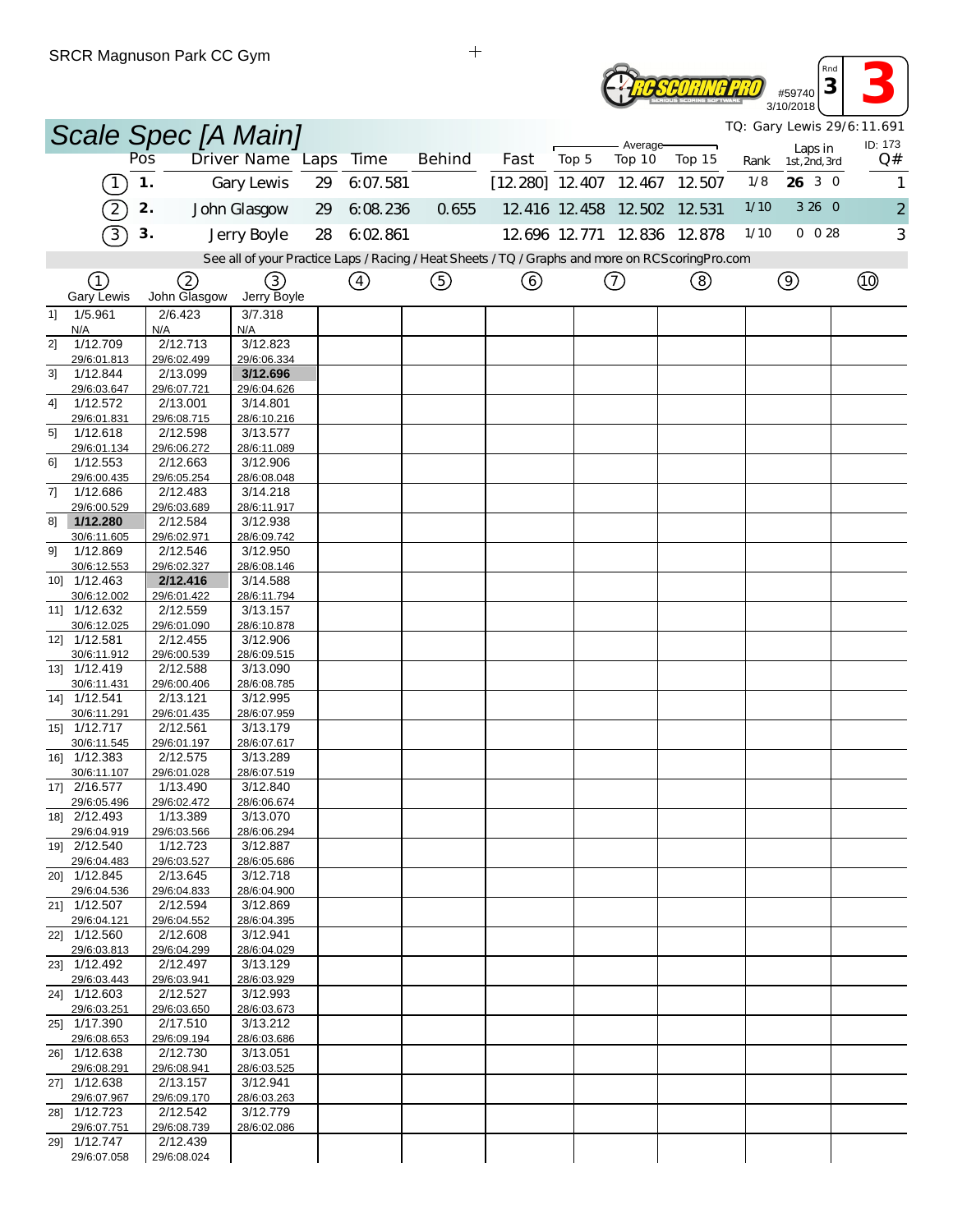

|                             |                | <b>Novice [A Main]</b> |                       |    |          |                                                                                                  |                               |       |            |        |      |                | TQ: Hayden Oka 20/6: 13.837 |
|-----------------------------|----------------|------------------------|-----------------------|----|----------|--------------------------------------------------------------------------------------------------|-------------------------------|-------|------------|--------|------|----------------|-----------------------------|
|                             | Pos            |                        |                       |    |          | <b>Behind</b>                                                                                    |                               |       | - Average- |        |      | Laps in        | ID: 175                     |
|                             |                |                        | Driver Name Laps Time |    |          |                                                                                                  | Fast                          | Top 5 | Top 10     | Top 15 | Rank | 1st, 2nd, 3rd  | Q#                          |
|                             | 1.<br>$\lceil$ |                        | Hayden Oka            | 21 | 6:10.304 |                                                                                                  | [15.292] 16.149 16.583 16.890 |       |            |        | 1/1  | 21 0 0         | $\mathbf{1}$                |
|                             |                |                        |                       |    |          | See all of your Practice Laps / Racing / Heat Sheets / TQ / Graphs and more on RCScoring Pro.com |                               |       |            |        |      |                |                             |
|                             |                |                        |                       |    |          |                                                                                                  |                               |       |            |        |      |                |                             |
| ①<br>Hayden Oka             |                | ②                      | ③                     |    | (4)      | $\circledS$                                                                                      | ⊙                             |       | (7)        | (8)    |      | $\circledcirc$ | (10)                        |
| 1/17.535                    |                |                        |                       |    |          |                                                                                                  |                               |       |            |        |      |                |                             |
| 1]<br>N/A                   |                |                        |                       |    |          |                                                                                                  |                               |       |            |        |      |                |                             |
| 2]<br>1/16.870              |                |                        |                       |    |          |                                                                                                  |                               |       |            |        |      |                |                             |
| 22/6:11.091                 |                |                        |                       |    |          |                                                                                                  |                               |       |            |        |      |                |                             |
| 3]<br>1/16.706              |                |                        |                       |    |          |                                                                                                  |                               |       |            |        |      |                |                             |
| 22/6:10.072                 |                |                        |                       |    |          |                                                                                                  |                               |       |            |        |      |                |                             |
| 1/15.850<br>4]              |                |                        |                       |    |          |                                                                                                  |                               |       |            |        |      |                |                             |
| 22/6:03.051                 |                |                        |                       |    |          |                                                                                                  |                               |       |            |        |      |                |                             |
| 5]<br>1/19.771              |                |                        |                       |    |          |                                                                                                  |                               |       |            |        |      |                |                             |
| 21/6:03.051                 |                |                        |                       |    |          |                                                                                                  |                               |       |            |        |      |                |                             |
| 1/18.924<br>6]              |                |                        |                       |    |          |                                                                                                  |                               |       |            |        |      |                |                             |
| 21/6:10.035<br>1/17.150     |                |                        |                       |    |          |                                                                                                  |                               |       |            |        |      |                |                             |
| 71<br>21/6:08.451           |                |                        |                       |    |          |                                                                                                  |                               |       |            |        |      |                |                             |
| 1/15.292<br>81              |                |                        |                       |    |          |                                                                                                  |                               |       |            |        |      |                |                             |
| 21/6:02.006                 |                |                        |                       |    |          |                                                                                                  |                               |       |            |        |      |                |                             |
| 1/18.245<br>91              |                |                        |                       |    |          |                                                                                                  |                               |       |            |        |      |                |                             |
| 21/6:04.547                 |                |                        |                       |    |          |                                                                                                  |                               |       |            |        |      |                |                             |
| 10] 1/16.487                |                |                        |                       |    |          |                                                                                                  |                               |       |            |        |      |                |                             |
| 21/6:02.635                 |                |                        |                       |    |          |                                                                                                  |                               |       |            |        |      |                |                             |
| 11] 1/22.501                |                |                        |                       |    |          |                                                                                                  |                               |       |            |        |      |                |                             |
| 21/6:13.125                 |                |                        |                       |    |          |                                                                                                  |                               |       |            |        |      |                |                             |
| 12] 1/17.123                |                |                        |                       |    |          |                                                                                                  |                               |       |            |        |      |                |                             |
| 21/6:11.925                 |                |                        |                       |    |          |                                                                                                  |                               |       |            |        |      |                |                             |
| 13] 1/16.766                |                |                        |                       |    |          |                                                                                                  |                               |       |            |        |      |                |                             |
| 21/6:10.343<br>14] 1/17.584 |                |                        |                       |    |          |                                                                                                  |                               |       |            |        |      |                |                             |
| 21/6:10.250                 |                |                        |                       |    |          |                                                                                                  |                               |       |            |        |      |                |                             |
| 15] 1/17.177                |                |                        |                       |    |          |                                                                                                  |                               |       |            |        |      |                |                             |
| 21/6:09.599                 |                |                        |                       |    |          |                                                                                                  |                               |       |            |        |      |                |                             |
| 16] 1/16.412                |                |                        |                       |    |          |                                                                                                  |                               |       |            |        |      |                |                             |
| 21/6:08.008                 |                |                        |                       |    |          |                                                                                                  |                               |       |            |        |      |                |                             |
| 17] 1/19.062                |                |                        |                       |    |          |                                                                                                  |                               |       |            |        |      |                |                             |
| 21/6:09.928                 |                |                        |                       |    |          |                                                                                                  |                               |       |            |        |      |                |                             |
| 18] 1/17.290                |                |                        |                       |    |          |                                                                                                  |                               |       |            |        |      |                |                             |
| 21/6:09.552                 |                |                        |                       |    |          |                                                                                                  |                               |       |            |        |      |                |                             |
| 19] 1/17.830                |                |                        |                       |    |          |                                                                                                  |                               |       |            |        |      |                |                             |
| 21/6:09.796<br>20] 1/18.440 |                |                        |                       |    |          |                                                                                                  |                               |       |            |        |      |                |                             |
| 21/6:10.666                 |                |                        |                       |    |          |                                                                                                  |                               |       |            |        |      |                |                             |
| 21] 1/17.289                |                |                        |                       |    |          |                                                                                                  |                               |       |            |        |      |                |                             |
| 21/6:10.003                 |                |                        |                       |    |          |                                                                                                  |                               |       |            |        |      |                |                             |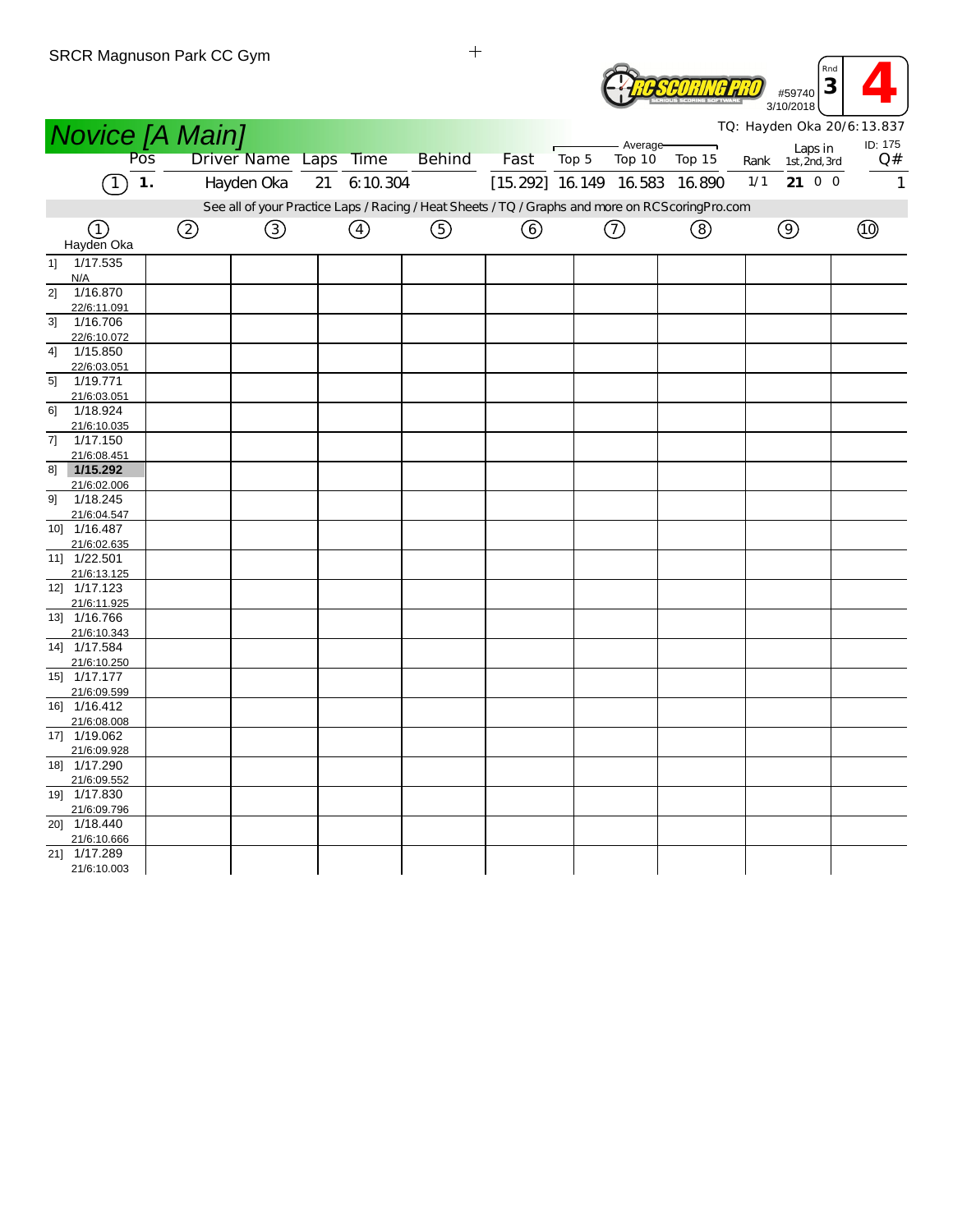## **RE SCORING PRO** #59740 3/10/2018

*Rnd* **<sup>3</sup> 5**

|                               | Stock 12th Scale [A Main] |                         |                         |          |                         |                          |                         |                    |                                                                                                   |      |                          | TQ: Todd Mason 44/8:04.088 |
|-------------------------------|---------------------------|-------------------------|-------------------------|----------|-------------------------|--------------------------|-------------------------|--------------------|---------------------------------------------------------------------------------------------------|------|--------------------------|----------------------------|
|                               | Pos                       | Driver Name Laps        | <b>Time</b>             |          | <b>Behind</b>           | Fast                     | Top 5                   | Average-<br>Top 10 | Top 15                                                                                            | Rank | Laps in<br>1st, 2nd, 3rd | ID: 174<br>Q#              |
| $\left(2\right)$              | 1.                        | <b>Brian Bodine</b>     | 44                      | 8:02.824 |                         | $[10.522]$ 10.709 10.775 |                         |                    | 10.817                                                                                            | 1/10 | 11 33 0                  | $\overline{c}$             |
| $\bigcap$                     | 2.                        | <b>Todd Mason</b>       | 44                      | 8:03.926 | 1.102                   |                          | 10.676 10.767 10.822    |                    | 10.861                                                                                            | 1/13 | 33 11 0                  | $\mathbf{1}$               |
| ্∩ী                           | 3.                        | Kelsey Myoshi           | 41                      | 8:02.730 |                         |                          | 11.088 11.177 11.223    |                    | 11.271                                                                                            | 3/6  | $0\ 0\ 20$               |                            |
| $\left( 6\right)$             | 4.                        | Jeff Glossip            | 41                      | 8:05.738 | 3.008                   |                          | 11.336 11.380 11.443    |                    | 11.520                                                                                            | 1/9  | <b>Carl Car</b>          | 6                          |
|                               |                           |                         |                         |          |                         |                          |                         |                    |                                                                                                   |      |                          |                            |
| $\boxed{3}$                   | 5.                        | Ron Lui                 | 41                      | 8:08.343 | 2605                    |                          | 11.249 11.278 11.329    |                    | 11.368                                                                                            | 6/11 | 0 013                    | 3                          |
| 5                             | 6.                        | Mke Clifton             | 40                      | 8:02.956 |                         |                          |                         |                    | 11.111 11.182 11.300 11.394                                                                       | 3/15 | 008                      | 5                          |
| $\boxed{4}$                   | 7.                        | Alex Danilchik          | 39                      | 8:04.610 |                         |                          |                         |                    | 11.248 11.307 11.362 11.412                                                                       | 1/2  |                          | 4                          |
| $\mathcal{T}$                 | 8.                        | Ryan Lence              | 38                      | 8:06.863 |                         |                          |                         |                    | 11.353 11.655 11.806 11.888                                                                       | 3/4  |                          | $\overline{7}$             |
| ൹                             | 9.                        | Max Lence               | 34                      | 8:04.845 |                         |                          |                         |                    | 11.480 12.067 12.279 12.448                                                                       | 2/4  | $\sim$                   |                            |
| $\bigcirc$                    | 10.                       | Ken Vannice             | $\mathbf{O}$            |          |                         |                          |                         |                    |                                                                                                   | 7/6  |                          | 8                          |
| <u>ර</u>                      | 11.                       | Scott Heywood           | $\mathbf{O}$            |          |                         |                          |                         |                    |                                                                                                   | 6/5  |                          | 9                          |
|                               |                           |                         |                         |          |                         |                          |                         |                    | See all of your Practice Laps / Racing / Heat Sheets / TQ / Graphs and more on RCS coring Pro.com |      |                          |                            |
| ①                             | 2                         | $\left( 3\right)$       | (4)                     |          | ල)                      | (6)                      |                         | $(\mathcal{T})$    | (8)                                                                                               |      | 9)                       | (10)                       |
| <b>Todd Mason</b>             | <b>Brian Bodine</b>       | Ron Lui                 | Alex Danilchik          |          | Mike Clifton            | Jeff Glossip             |                         | Ryan Lence         | Ken Vannice Scott Heywood Max Lence                                                               |      |                          |                            |
| 1/5.452<br>11                 | 2/5.775                   | 3/6.175                 | 9/12.945                |          | 4/6.749                 | 5/7.181                  | 7/10.327                |                    |                                                                                                   |      |                          | 8/10.927                   |
| N/A<br>1/11.030<br>2]         | N/A<br>2/10.943           | N/A<br>3/11.249         | N/A<br>9/18.835         | N/A      | 4/11.360                | N/A<br>5/11.495          | N/A<br>7/12.465         |                    |                                                                                                   |      |                          | N/A<br>8/15.691            |
| 45/8:10.684                   | 45/8:07.355               | 44/8:09.071             | 26/8:03.082             |          | 43/8:03.911             | 43/8:10.139              | 39/8:03.921             |                    |                                                                                                   |      |                          | 31/8:01.717                |
| 3]<br>1/10.991<br>45/8:09.848 | 2/10.854<br>45/8:05.265   | 3/11.291<br>44/8:10.677 | 9/11.982<br>32/8:10.577 |          | 4/11.522<br>43/8:07.025 | 5/11.411<br>43/8:08.027  | 7/12.062<br>40/8:08.525 |                    |                                                                                                   |      |                          | 8/12.757<br>34/8:00.401    |
| 41<br>1/10.862                | 2/10.956                  | 3/11.447                | 8/14.401                |          | 4/11.659                | 5/12.369                 | 7/11.874                |                    |                                                                                                   |      |                          | 9/19.471                   |
| 45/8:07.809<br>5]<br>1/10.676 | 45/8:06.181<br>2/10.828   | 43/8:01.965<br>3/11.359 | 32/8:00.166<br>9/20.788 |          | 43/8:10.323<br>4/11.663 | 42/8:09.327<br>5/11.423  | 40/8:03.566<br>7/16.870 |                    |                                                                                                   |      |                          | 31/8:10.157<br>8/19.240    |
| 45/8:04.059                   | 45/8:05.021               | 43/8:02.297             | 30/8:11.481             |          | 42/8:00.309             | 42/8:05.845              | 37/8:09.784             |                    |                                                                                                   |      |                          | 29/8:01.068                |
| 1/11.096<br>61                | 2/10.850                  | 3/11.659                | 9/11.979                |          | 4/11.292                | 5/11.336                 | 7/13.166                |                    |                                                                                                   |      |                          | 8/12.667                   |
| 45/8:06.442<br>71<br>1/12.164 | 45/8:04.803<br>2/12.991   | 43/8:05.017<br>3/12.076 | 31/8:00.855<br>8/12.089 |          | 43/8:09.673<br>4/12.183 | 42/8:03.100<br>5/11.873  | 37/8:08.644<br>7/11.521 |                    |                                                                                                   |      |                          | 31/8:09.865<br>9/13.722    |
| 44/8:04.314                   | 44/8:08.987               | 43/8:09.077             | 33/8:13.345             |          | 42/8:02.902             | 42/8:04.892              | 38/8:11.037             |                    |                                                                                                   |      |                          | 32/8:14.232                |
| 81<br>1/11.141<br>44/8:04.336 | 2/10.867<br>44/8:06.668   | 3/11.455<br>43/8:09.385 | 9/14.214<br>33/8:09.676 |          | 4/11.188<br>42/8:00.422 | 5/11.422<br>42/8:03.536  | 7/15.630<br>37/8:11.611 |                    |                                                                                                   |      |                          | 8/12.293<br>33/8:14.780    |
| 1/10.813<br>91                | 2/10.522                  | 3/11.256                | 9/18.065                |          | 4/11.266                | 5/11.337                 | 7/12.232                |                    |                                                                                                   |      |                          | 8/12.202                   |
| 44/8:02.633<br>10] 1/10.787   | 44/8:03.155<br>2/12.139   | 43/8:08.098<br>3/11.421 | 32/8:07.070<br>9/11.545 |          | 43/8:10.436<br>4/11.464 | 42/8:02.109<br>5/11.564  | 37/8:06.530<br>7/12.006 |                    |                                                                                                   |      |                          | 33/8:03.099<br>8/12.397    |
| 44/8:01.118                   | 44/8:08.115               | 43/8:07.845             | 33/8:09.016             |          | 43/8:10.220             | 42/8:02.002              | 37/8:01.619             |                    |                                                                                                   |      |                          | 34/8:09.218                |
| 11] 1/10.883                  | 2/10.914                  | 3/11.326                | 8/11.561                |          | 4/11.645                | 6/12.947                 | 7/13.029                |                    |                                                                                                   |      |                          | 9/17.506                   |
| 44/8:00.378<br>12] 1/11.001   | 44/8:06.794<br>2/10.986   | 43/8:07.222<br>4/13.606 | 34/8:12.946<br>8/11.386 |          | 43/8:10.761<br>3/11.804 | 42/8:07.614<br>6/11.703  | 37/8:01.397<br>7/13.489 |                    |                                                                                                   |      |                          | 33/8:04.344<br>9/11.480    |
| 44/8:00.203                   | 44/8:05.987               | 42/8:03.806             | 34/8:03.048             |          | 42/8:00.265             | 42/8:07.548              | 37/8:02.722             |                    |                                                                                                   |      |                          | 34/8:09.196                |
| 13] 1/10.774<br>45/8:10.251   | 2/10.806<br>44/8:04.705   | 4/11.459<br>42/8:03.158 | 8/11.394<br>35/8:09.610 |          | 3/11.140<br>43/8:10.382 | 6/11.396<br>42/8:06.467  | 7/11.804<br>38/8:11.767 |                    |                                                                                                   |      |                          | 9/13.963<br>34/8:07.757    |
| 14] 1/10.890                  | 2/10.773                  | 4/11.447                | 8/11.475                |          | 3/11.454                | 6/11.821                 | 7/11.824                |                    |                                                                                                   |      |                          | 9/16.969                   |
| 45/8:09.817<br>15] 1/10.862   | 44/8:03.488<br>2/10.916   | 42/8:02.579<br>4/11.380 | 35/8:02.968<br>8/12.542 |          | 43/8:10.204<br>3/11.989 | 42/8:06.877<br>6/13.645  | 38/8:08.404<br>7/11.353 |                    |                                                                                                   |      |                          | 34/8:14.130<br>9/12.632    |
| 45/8:09.351                   | 44/8:02.906               | 42/8:01.877             | 36/8:13.582             |          | 42/8:00.096             | 41/8:00.721              | 38/8:04.252             |                    |                                                                                                   |      |                          | 34/8:09.410                |
| 16] 1/12.392<br>44/8:02.344   | 2/11.020<br>44/8:02.688   | 4/11.464<br>42/8:01.488 | 8/11.600<br>36/8:08.606 |          | 3/11.111<br>43/8:10.423 | 6/11.636<br>41/8:00.191  | 7/11.964<br>38/8:02.183 |                    |                                                                                                   |      |                          | 9/12.960<br>34/8:06.023    |
| 17] 1/10.911                  | 2/10.894                  | 4/11.343                | 8/11.875                |          | 3/11.205                | 6/12.289                 | 7/12.322                |                    |                                                                                                   |      |                          | 9/17.106                   |
| 44/8:01.859                   | 44/8:02.147               | 42/8:00.839             | 36/8:04.865             |          | 43/8:09.594             | 41/8:01.353              | 38/8:01.182             |                    |                                                                                                   |      |                          | 34/8:11.598                |
| 18] 1/10.789<br>44/8:01.128   | 2/10.808<br>44/8:01.468   | 4/11.398<br>42/8:00.412 | 8/11.507<br>36/8:00.781 |          | 3/11.954<br>43/8:10.739 | 6/11.838<br>41/8:01.319  | 7/17.776<br>38/8:12.160 |                    |                                                                                                   |      |                          | 9/12.046<br>34/8:06.715    |
| 19] 1/10.918                  | 2/10.915                  | 4/11.909                | 8/11.411                |          | 3/11.522                | 6/11.967                 | 7/12.849                |                    |                                                                                                   |      |                          | 9/12.314                   |
| 44/8:00.788<br>20] 1/11.020   | 44/8:01.128<br>2/11.060   | 42/8:01.194<br>4/13.522 | 37/8:10.235<br>8/11.815 |          | 43/8:10.731<br>5/16.972 | 41/8:01.556<br>6/11.709  | 38/8:11.805<br>7/12.285 |                    |                                                                                                   |      |                          | 34/8:02.850<br>9/12.331    |
| 44/8:00.710                   | 44/8:01.014               | 42/8:05.367             | 37/8:07.510             |          | 42/8:10.961             | 41/8:01.242              | 38/8:10.398             |                    |                                                                                                   |      |                          | 35/8:13.625                |
| 21] 1/11.112<br>44/8:00.834   | 2/11.542<br>44/8:02.182   | 4/13.704<br>42/8:09.513 | 8/11.674<br>37/8:04.788 |          | 6/15.954<br>41/8:07.451 | 5/12.062<br>41/8:01.659  | 7/12.063<br>38/8:08.705 |                    |                                                                                                   |      |                          | 9/13.574<br>35/8:12.576    |
| 22] 1/11.154                  | 2/10.896                  | 4/11.436                | 8/11.295                |          | 6/11.840                | 5/11.966                 | 7/13.743                |                    |                                                                                                   |      |                          | 9/12.555                   |
| 44/8:01.048<br>23] 1/10.988   | 44/8:01.795<br>2/10.689   | 42/8:08.813<br>4/11.272 | 37/8:01.690<br>8/11.312 |          | 41/8:07.112<br>6/12.377 | 41/8:01.864<br>5/11.807  | 38/8:10.134<br>7/13.254 |                    |                                                                                                   |      |                          | 35/8:09.959<br>9/14.202    |
|                               |                           |                         |                         |          |                         |                          |                         |                    |                                                                                                   |      |                          |                            |

 $+$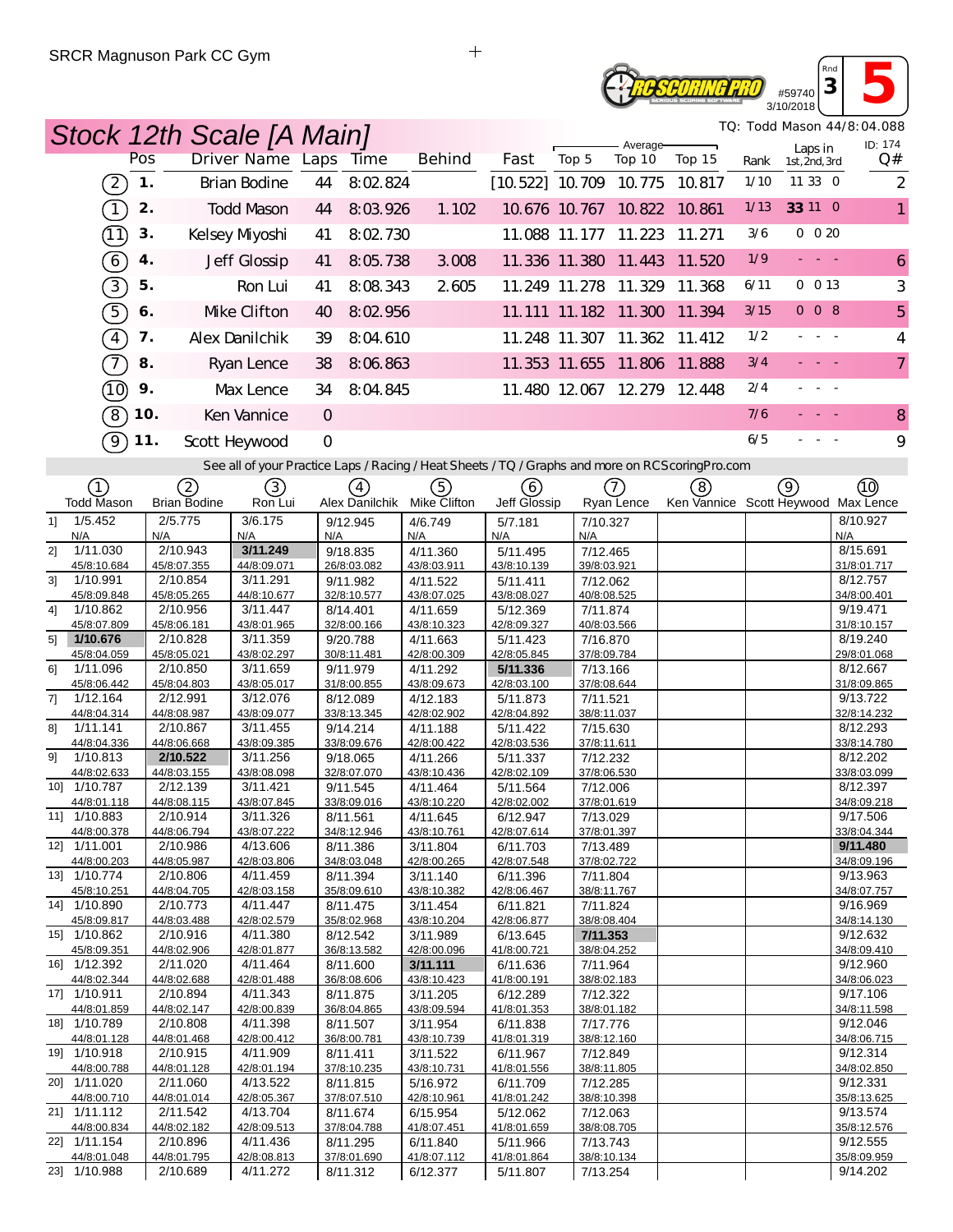| ①                             | 2                       | ③                       | 4                       | (5)                     | ි                       | ா                       | (8) | ල)                                  | ൹                       |
|-------------------------------|-------------------------|-------------------------|-------------------------|-------------------------|-------------------------|-------------------------|-----|-------------------------------------|-------------------------|
| <b>Todd Mason</b>             | <b>Brian Bodine</b>     | Ron Lui                 | Alex Danilchik          | Mike Clifton            | Jeff Glossip            | Ryan Lence              |     | Ken Vannice Scott Heywood Max Lence |                         |
| 44/8:00.910<br>24] 1/10.954   | 44/8:01.052<br>2/11.032 | 42/8:07.878<br>4/11.505 | 38/8:11.834<br>8/11.502 | 41/8:07.769<br>6/12.012 | 41/8:01.761             | 38/8:10.625<br>7/11.988 |     |                                     | 35/8:10.146<br>9/17.369 |
| 44/8:00.710                   | 44/8:01.027             | 42/8:07.452             | 38/8:09.513             | 41/8:07.742             | 5/11.603<br>41/8:01.301 | 38/8:09.031             |     |                                     | 34/8:00.736             |
| 25] 1/11.044                  | 2/10.914                | 4/11.745                | 8/11.466                | 6/12.026                | 5/11.444                | 7/12.035                |     |                                     | 9/12.539                |
| 44/8:00.688                   | 44/8:00.772             | 42/8:07.455             | 38/8:07.338             | 41/8:07.750             | 41/8:00.612             | 38/8:07.631             |     |                                     | 35/8:12.569             |
| 26] 1/10.886<br>44/8:00.409   | 2/11.059<br>44/8:00.796 | 4/11.567<br>42/8:07.178 | 7/11.531<br>38/8:05.427 | 6/11.594<br>41/8:07.054 | 5/11.863<br>41/8:00.667 | 8/12.864<br>38/8:07.587 |     |                                     | 9/13.482<br>35/8:11.650 |
| 27] 1/11.106                  | 2/11.339                | 4/11.442                | 7/11.333                | 6/12.244                | 5/12.434                | 8/11.993                |     |                                     | 9/12.818                |
| 44/8:00.516                   | 44/8:01.280             | 42/8:06.718             | 38/8:03.378             | 41/8:07.427             | 41/8:01.579             | 38/8:06.293             |     |                                     | 35/8:09.912             |
| 28] 1/11.011                  | 2/10.928                | 4/11.627<br>42/8:06.581 | 7/11.751                | 6/11.740                | 5/11.982                | 8/12.381                |     |                                     | 9/17.651                |
| 44/8:00.455<br>29] 1/10.955   | 44/8:01.076<br>2/10.894 | 4/11.840                | 38/8:02.057<br>7/12.141 | 41/8:07.017<br>6/11.949 | 41/8:01.757<br>5/11.850 | 38/8:05.630<br>8/16.507 |     |                                     | 34/8:00.178<br>9/19.961 |
| 44/8:00.307                   | 44/8:00.825             | 42/8:06.760             | 38/8:01.345             | 41/8:06.936             | 41/8:01.736             | 38/8:10.472             |     |                                     | 34/8:06.955             |
| 30] 1/10.957                  | 2/11.205                | 4/11.489                | 7/11.563                | 6/11.532                | 5/12.431                | 8/12.122                |     |                                     | 9/14.309                |
| 44/8:00.183                   | 44/8:01.051             | 42/8:06.433             | 39/8:12.577             | 41/8:06.281             | 41/8:02.517             | 38/8:09.378             |     |                                     | 34/8:06.813             |
| 31] 1/11.038<br>44/8:00.183   | 2/11.006<br>44/8:00.989 | 4/11.536<br>42/8:06.182 | 7/12.048<br>39/8:11.852 | 6/12.043<br>41/8:06.350 | 5/14.287<br>41/8:05.726 | 8/12.500<br>38/8:08.827 |     |                                     | 9/13.034<br>34/8:05.294 |
| 32] 1/10.998                  | 2/10.915                | 4/14.945                | 7/11.348                | 6/12.939                | 5/11.699                | 8/11.777                |     |                                     | 9/12.737                |
| 44/8:00.113                   | 44/8:00.807             | 42/8:10.470             | 39/8:10.304             | 41/8:07.576             | 41/8:05.386             | 38/8:07.439             |     |                                     | 34/8:03.554             |
| 33] 1/11.079                  | 2/10.759                | 4/12.476                | 7/11.766                | 6/13.162                | 5/12.141                | 8/12.100                |     |                                     | 9/13.152                |
| 44/8:00.169                   | 44/8:00.421             | 42/8:11.326             | 39/8:09.364             | 41/8:09.000             | 41/8:05.617             | 38/8:06.532             |     |                                     | 34/8:02.345             |
| 34] 2/14.353<br>44/8:04.495   | 1/11.371<br>44/8:00.853 | 4/11.802<br>42/8:11.285 | 7/11.248<br>39/8:07.881 | 6/15.712<br>40/8:01.273 | 5/11.625<br>41/8:05.216 | 8/11.967<br>38/8:05.511 |     |                                     | 9/16.788<br>34/8:04.085 |
| 35] 2/11.248                  | 1/10.997                | 4/12.215                | 7/11.429                | 6/11.747                | 5/11.976                | 8/12.260                |     |                                     |                         |
| 44/8:04.621                   | 44/8:00.779             | 42/8:11.741             | 39/8:06.687             | 40/8:00.783             | 41/8:05.238             | 38/8:04.877             |     |                                     |                         |
| 36] 2/11.021                  | 1/11.336                | 4/12.071                | 7/11.630                | 6/11.622                | 5/12.196                | 8/12.166                |     |                                     |                         |
| 44/8:04.481<br>371 2/11.184   | 44/8:01.014             | 41/8:00.157<br>4/11.490 | 39/8:05.779             | 40/8:00.198             | 41/8:05.522             | 38/8:04.183             |     |                                     |                         |
| 44/8:04.529                   | 1/11.194<br>44/8:01.301 | 42/8:11.597             | 7/11.585<br>39/8:04.868 | 6/11.989<br>40/8:00.025 | 5/11.886<br>41/8:05.435 | 8/16.127<br>38/8:07.588 |     |                                     |                         |
| 38] 2/11.004                  | 1/11.145                | 3/11.748                | 7/12.445                | 6/12.838                | 5/12.391                | 8/12.168                |     |                                     |                         |
| 44/8:04.365                   | 44/8:01.407             | 42/8:11.498             | 39/8:04.899             | 40/8:00.768             | 41/8:05.915             | 38/8:06.086             |     |                                     |                         |
| 39] 2/10.957                  | 1/11.408                | 3/12.207                | 7/12.134                | 6/12.029                | 5/11.987                |                         |     |                                     |                         |
| 44/8:04.164<br>40] 2/11.070   | 44/8:01.801<br>1/11.239 | 41/8:00.053<br>4/12.628 | 39/8:04.061             | 40/8:00.641<br>6/14.465 | 41/8:05.927<br>5/11.716 |                         |     |                                     |                         |
| 44/8:04.094                   | 44/8:01.988             | 41/8:00.857             |                         | 40/8:02.096             | 41/8:05.672             |                         |     |                                     |                         |
| 41] 2/11.053                  | 1/11.651                | 5/19.356                |                         |                         | 4/12.030                |                         |     |                                     |                         |
| 44/8:04.007                   | 44/8:02.607             | 41/8:08.034             |                         |                         | 41/8:05.074             |                         |     |                                     |                         |
| 42] 2/11.114<br>44/8:03.997   | 1/11.035<br>44/8:02.545 |                         |                         |                         |                         |                         |     |                                     |                         |
| 43] 2/11.162                  | 1/11.172                |                         |                         |                         |                         |                         |     |                                     |                         |
| 44/8:04.029                   | 44/8:02.629             |                         |                         |                         |                         |                         |     |                                     |                         |
| 44] 2/11.026                  | 1/11.281                |                         |                         |                         |                         |                         |     |                                     |                         |
| 44/8:03.093                   | 44/8:02.082             |                         |                         |                         |                         |                         |     |                                     |                         |
| (1)                           | ⑫                       | ⑬                       | ⑭                       |                         | ⑯                       | ⑰                       | ⑱   | ℗                                   | ⑳                       |
| Kelsey Miyoshi                |                         |                         |                         |                         |                         |                         |     |                                     |                         |
| 6/7.882<br>11<br>N/A          |                         |                         |                         |                         |                         |                         |     |                                     |                         |
| 6/11.088<br>2]                |                         |                         |                         |                         |                         |                         |     |                                     |                         |
| 44/8:04.666                   |                         |                         |                         |                         |                         |                         |     |                                     |                         |
| 6/11.279<br>31                |                         |                         |                         |                         |                         |                         |     |                                     |                         |
| 44/8:08.794<br>6/12.364<br>41 |                         |                         |                         |                         |                         |                         |     |                                     |                         |
| 42/8:02.498                   |                         |                         |                         |                         |                         |                         |     |                                     |                         |
| 6/11.487<br>5]                |                         |                         |                         |                         |                         |                         |     |                                     |                         |
| 42/8:01.616                   |                         |                         |                         |                         |                         |                         |     |                                     |                         |
| 6/11.247<br>61                |                         |                         |                         |                         |                         |                         |     |                                     |                         |
| 43/8:10.613<br>6/12.136<br>71 |                         |                         |                         |                         |                         |                         |     |                                     |                         |
| 42/8:03.468                   |                         |                         |                         |                         |                         |                         |     |                                     |                         |
| 6/11.279<br>81                |                         |                         |                         |                         |                         |                         |     |                                     |                         |
| 42/8:01.596                   |                         |                         |                         |                         |                         |                         |     |                                     |                         |
| 6/11.211<br>91<br>43/8:11.344 |                         |                         |                         |                         |                         |                         |     |                                     |                         |
| 10] 6/11.467                  |                         |                         |                         |                         |                         |                         |     |                                     |                         |
| 43/8:11.152                   |                         |                         |                         |                         |                         |                         |     |                                     |                         |
| 11] 5/12.558                  |                         |                         |                         |                         |                         |                         |     |                                     |                         |
| 42/8:03.965<br>12] 5/11.182   |                         |                         |                         |                         |                         |                         |     |                                     |                         |
| 42/8:02.356                   |                         |                         |                         |                         |                         |                         |     |                                     |                         |
| 13] 5/11.188                  |                         |                         |                         |                         |                         |                         |     |                                     |                         |
| 42/8:01.049                   |                         |                         |                         |                         |                         |                         |     |                                     |                         |
| 14] 5/11.302<br>42/8:00.290   |                         |                         |                         |                         |                         |                         |     |                                     |                         |
| 15] 5/11.218                  |                         |                         |                         |                         |                         |                         |     |                                     |                         |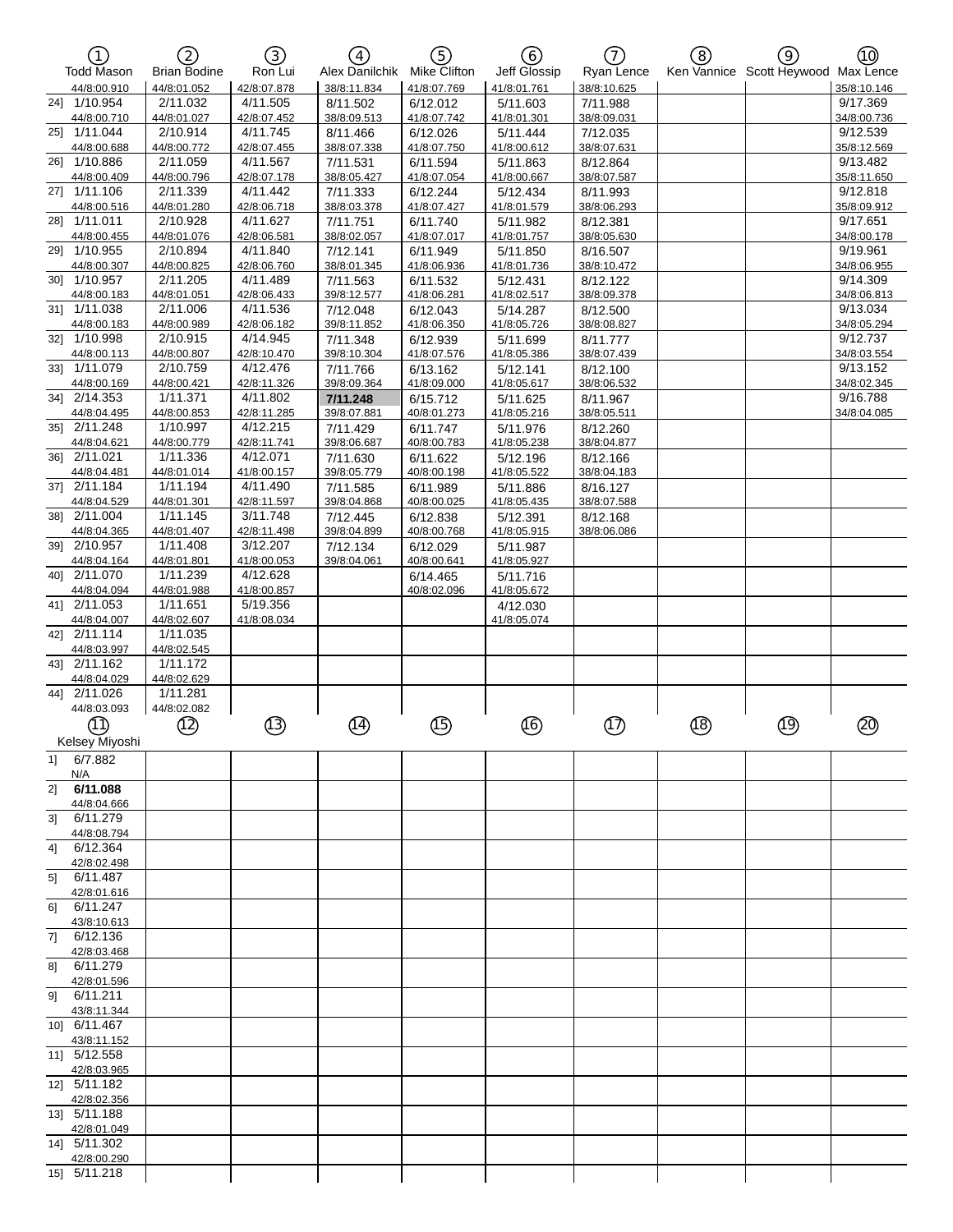| Պ)<br>Kelsey Miyoshi        | $^{\textcircled{\tiny 2}}$ | $\circled{3}$ | $\circled{4}$ | $\circled{\scriptstyle 5}$ | $\circledS$ | $\circled{1}$ | $\circledR$ | $\circled{9}$ | ⑳ |
|-----------------------------|----------------------------|---------------|---------------|----------------------------|-------------|---------------|-------------|---------------|---|
| 43/8:10.906                 |                            |               |               |                            |             |               |             |               |   |
| 16] 5/11.344                |                            |               |               |                            |             |               |             |               |   |
| 43/8:10.456                 |                            |               |               |                            |             |               |             |               |   |
| 17] 5/11.381                |                            |               |               |                            |             |               |             |               |   |
| 43/8:10.168<br>18] 5/11.392 |                            |               |               |                            |             |               |             |               |   |
| 43/8:09.938                 |                            |               |               |                            |             |               |             |               |   |
| 19] 5/12.049                |                            |               |               |                            |             |               |             |               |   |
| 43/8:11.274                 |                            |               |               |                            |             |               |             |               |   |
| 20] 3/12.561                |                            |               |               |                            |             |               |             |               |   |
| 42/8:02.031                 |                            |               |               |                            |             |               |             |               |   |
| 21] 3/11.711                |                            |               |               |                            |             |               |             |               |   |
| 42/8:02.350                 |                            |               |               |                            |             |               |             |               |   |
| 22] 3/11.529<br>42/8:02.248 |                            |               |               |                            |             |               |             |               |   |
| 23] 3/11.536                |                            |               |               |                            |             |               |             |               |   |
| 42/8:02.192                 |                            |               |               |                            |             |               |             |               |   |
| 24] 3/11.240                |                            |               |               |                            |             |               |             |               |   |
| 42/8:01.606                 |                            |               |               |                            |             |               |             |               |   |
| 25] 3/11.764                |                            |               |               |                            |             |               |             |               |   |
| 42/8:01.958                 |                            |               |               |                            |             |               |             |               |   |
| 26] 3/11.399                |                            |               |               |                            |             |               |             |               |   |
| 42/8:01.691<br>27] 3/11.726 |                            |               |               |                            |             |               |             |               |   |
| 42/8:01.965                 |                            |               |               |                            |             |               |             |               |   |
| 28] 3/11.871                |                            |               |               |                            |             |               |             |               |   |
| 42/8:02.431                 |                            |               |               |                            |             |               |             |               |   |
| $\overline{29}$ 3/11.315    |                            |               |               |                            |             |               |             |               |   |
| 42/8:02.058                 |                            |               |               |                            |             |               |             |               |   |
| 30] 3/11.543                |                            |               |               |                            |             |               |             |               |   |
| 42/8:02.022<br>31] 3/11.626 |                            |               |               |                            |             |               |             |               |   |
| 42/8:02.098                 |                            |               |               |                            |             |               |             |               |   |
| 32] 3/12.226                |                            |               |               |                            |             |               |             |               |   |
| 42/8:02.976                 |                            |               |               |                            |             |               |             |               |   |
| 33] 3/11.769                |                            |               |               |                            |             |               |             |               |   |
| 42/8:03.210                 |                            |               |               |                            |             |               |             |               |   |
| 34] 3/14.331                |                            |               |               |                            |             |               |             |               |   |
| 42/8:06.610                 |                            |               |               |                            |             |               |             |               |   |
| 35] 3/12.597                |                            |               |               |                            |             |               |             |               |   |
| 42/8:07.724<br>36] 3/11.970 |                            |               |               |                            |             |               |             |               |   |
| 42/8:08.036                 |                            |               |               |                            |             |               |             |               |   |
| 37] 3/11.616                |                            |               |               |                            |             |               |             |               |   |
| 42/8:07.921                 |                            |               |               |                            |             |               |             |               |   |
| 38] 4/16.272                |                            |               |               |                            |             |               |             |               |   |
| 41/8:01.155                 |                            |               |               |                            |             |               |             |               |   |
| 39] 4/11.529                |                            |               |               |                            |             |               |             |               |   |
| 41/8:00.827<br>40] 3/11.512 |                            |               |               |                            |             |               |             |               |   |
| 41/8:00.515                 |                            |               |               |                            |             |               |             |               |   |
| 41] 3/14.033                |                            |               |               |                            |             |               |             |               |   |
| 41/8:02.073                 |                            |               |               |                            |             |               |             |               |   |
| 42]                         |                            |               |               |                            |             |               |             |               |   |
|                             |                            |               |               |                            |             |               |             |               |   |
| 43]                         |                            |               |               |                            |             |               |             |               |   |
| 44]                         |                            |               |               |                            |             |               |             |               |   |
|                             |                            |               |               |                            |             |               |             |               |   |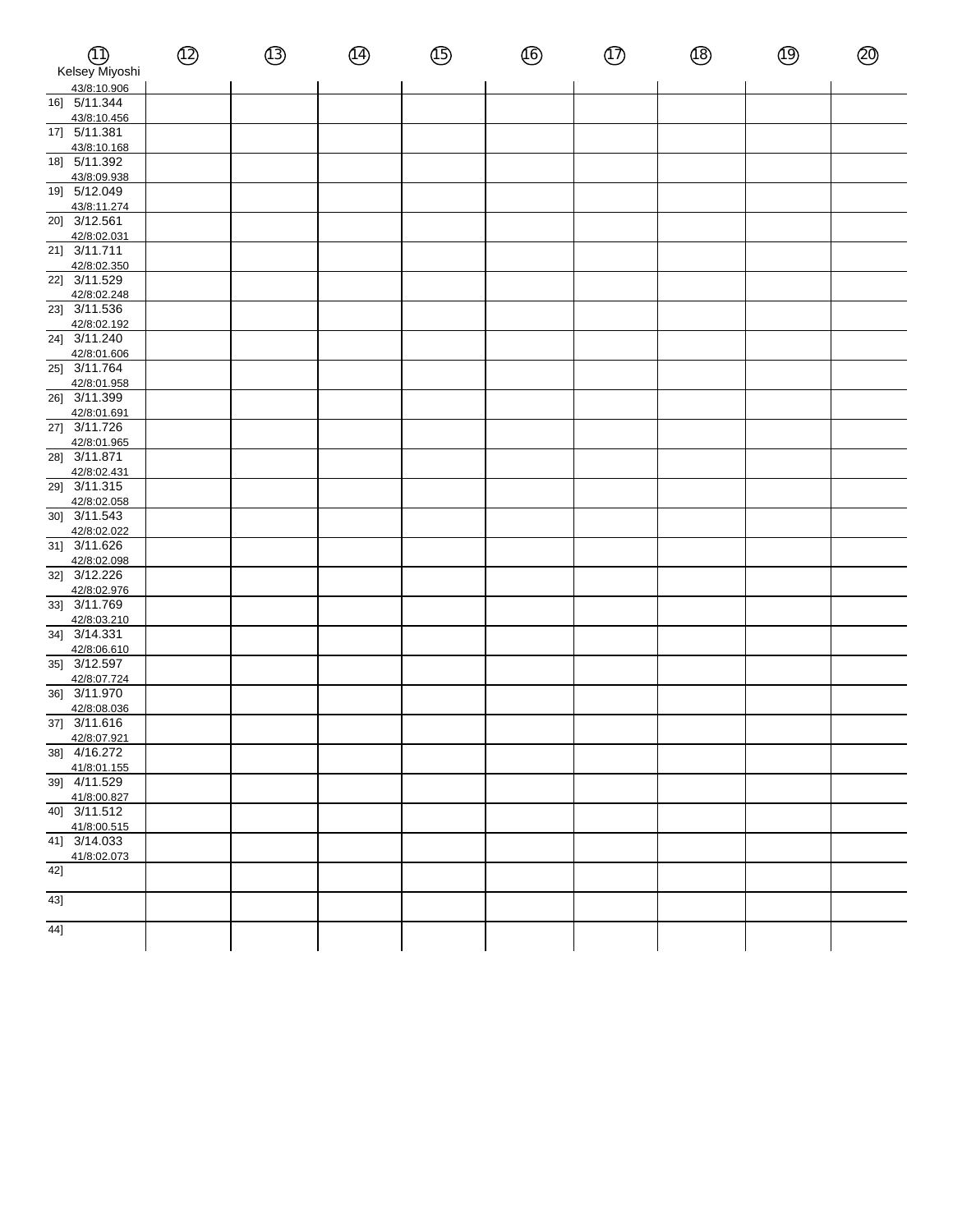## **Reseoring Pro** #59740

**<sup>3</sup> 6** 3/10/2018 *TQ: Alex Danilchik 34/6:09.360*

*Rnd*

|                | <b>Modified Touring [A Main]</b>                       |     |                         |                         |     |                         |                                                                                                  |                            | TQ: Alex Daniichik 34/6:09.360<br>Average- |                      |        |      |                          |                |
|----------------|--------------------------------------------------------|-----|-------------------------|-------------------------|-----|-------------------------|--------------------------------------------------------------------------------------------------|----------------------------|--------------------------------------------|----------------------|--------|------|--------------------------|----------------|
|                |                                                        | Pos |                         | Driver Name Laps        |     | <b>Time</b>             | <b>Behind</b>                                                                                    | Fast                       | Top 5                                      | Top 10               | Top 15 | Rank | Laps in<br>1st, 2nd, 3rd | ID: 176<br>Q#  |
|                | $\left(2\right)$                                       | 1.  |                         | Jake Danilchik          | 34  | 6:03.053                |                                                                                                  |                            |                                            | 10.567 10.619 10.658 | 10.697 | 1/8  | 34 0 0                   | $\overline{2}$ |
|                | 3)                                                     | 2.  |                         | <b>Donny Banks</b>      | 34  | 6:10.487                | 7.434                                                                                            | $[10.467]$ 10.513 10.586   |                                            |                      | 10.639 | 1/4  | 0 21 13                  | 3              |
|                | $\sqrt{4}$                                             | 3.  |                         | Stuart Mason            | 33  | 6:00.233                |                                                                                                  |                            |                                            | 10.547 10.608 10.664 | 10.693 | 1/8  | $0$ 0 1                  | $\overline{4}$ |
|                | $\boxed{5}$                                            | 4.  |                         | <b>Weylin Rose</b>      | 33  | 6:00.817                | 0.584                                                                                            |                            |                                            | 10.555 10.615 10.647 | 10.675 | 1/5  | 0 13 19                  | 5              |
|                | $\left[6\right]$                                       | 5.  |                         | Sam Forbes              | 33  | 6.08.512                | 7.695                                                                                            |                            | 10.543 10.645 10.701                       |                      | 10.752 | 3/7  | $\sim$ $-$               | 6              |
|                | $\bigcap$                                              | 6.  |                         | <b>Alex Danilchik</b>   | 31  | 6:10.300                |                                                                                                  |                            |                                            | 11.151 11.276 11.412 | 11.539 | 1/8  |                          | 1              |
|                | $\mathcal{T}$                                          | 7.  |                         | George Strichan         | 30  | 6:00.570                |                                                                                                  |                            | 10.949 11.041                              | 11.144               | 11.215 | 1/3  |                          | $\overline{7}$ |
|                |                                                        |     |                         |                         |     |                         | See all of your Practice Laps / Racing / Heat Sheets / TQ / Graphs and more on RCScoring Pro.com |                            |                                            |                      |        |      |                          |                |
|                | ①                                                      |     | 2                       | (3)                     |     | (4)                     | 5)                                                                                               | (6)                        |                                            | (7)                  |        |      | $\circledcirc$           | $^{\circledR}$ |
|                | Alex Danilchik Jake Danilchik Donny Banks Stuart Mason |     |                         |                         |     |                         | Weylin Rose                                                                                      | Sam Forbes George Strichan |                                            |                      | ②      |      |                          |                |
| 1]             | 7/7.314                                                |     | 1/5.491                 | 2/6.052                 |     | 4/6.404                 | 3/6.198                                                                                          | 5/6.607                    | 6/6.848                                    |                      |        |      |                          |                |
|                | N/A                                                    | N/A |                         | N/A                     | N/A |                         | N/A                                                                                              | N/A                        | N/A                                        |                      |        |      |                          |                |
| 21             | 4/12.185                                               |     | 1/10.629                | 2/11.532                |     | 5/13.982                | 3/12.243                                                                                         | 6/15.005                   | 7/17.993                                   |                      |        |      |                          |                |
| 31             | 30/6:00.708<br>5/12.222                                |     | 35/6:06.877<br>1/10.784 | 32/6:03.042<br>2/11.027 |     | 27/6:10.004<br>4/11.011 | 30/6:01.216<br>3/10.644                                                                          | 25/6:06.679<br>6/10.768    | 21/6:06.688<br>7/13.719                    |                      |        |      |                          |                |
|                | 30/6:01.201                                            |     | 35/6:09.444             | 33/6:06.098             |     | 30/6:08.846             | 32/6:00.869                                                                                      | 29/6:07.429                |                                            | 24/6:11.536          |        |      |                          |                |
| 41             | 5/11.382                                               |     | 1/10.634                | 2/10.988                |     | 4/10.883                | 3/10.659                                                                                         | 6/11.003                   | 7/10.949                                   |                      |        |      |                          |                |
|                | 31/6:05.174                                            |     | 35/6:08.713             | 33/6:03.897             |     | 31/6:05.164             | 33/6:03.979                                                                                      | 30/6:02.079                | 26/6:02.364                                |                      |        |      |                          |                |
| 5 <sup>1</sup> | 5/12.772<br>31/6:11.559                                |     | 1/10.875                | 2/10.630<br>34/6:10.520 |     | 6/15.205                | 3/10.735                                                                                         | 4/10.980                   | 7/12.191                                   |                      |        |      |                          |                |
| 61             | 5/11.151                                               |     | 35/6:10.302<br>1/10.938 | 2/10.716                |     | 29/6:03.936<br>6/10.795 | 33/6:00.454<br>3/10.683                                                                          | 31/6:04.754<br>4/10.587    | 7/11.831                                   | 27/6:03.386          |        |      |                          |                |
|                | 31/6:05.061                                            |     | 34/6:00.960             | 34/6:08.378             |     | 30/6:05.284             | 34/6:08.947                                                                                      | 32/6:08.333                |                                            | 28/6:06.930          |        |      |                          |                |
| 7]             | 6/12.537                                               |     | 1/11.031                | 2/10.467                |     | 5/10.942                | 3/11.771                                                                                         | 4/10.718                   | 7/11.434                                   |                      |        |      |                          |                |
|                | 31/6:08.544                                            |     | 34/6:02.380             | 34/6:05.521             |     | 31/6:10.484             | 33/6:02.102                                                                                      | 32/6:03.432                |                                            | 29/6:11.417          |        |      |                          |                |
| 81             | 6/11.873                                               |     | 1/10.961                | 2/11.328                |     | 5/11.022                | 3/10.650                                                                                         | 4/10.854                   | 7/11.235                                   |                      |        |      |                          |                |
| 91             | 31/6:07.854<br>6/14.103                                |     | 34/6:03.064<br>1/10.887 | 34/6:07.581<br>2/10.552 |     | 31/6:05.701<br>5/10.745 | 34/6:10.998<br>3/10.721                                                                          | 32/6:00.507<br>4/11.014    | 7/16.086                                   | 29/6:04.256          |        |      |                          |                |
|                | 30/6:03.383                                            |     | 34/6:03.289             | 34/6:05.908             |     | 31/6:01.101             | 34/6:09.618                                                                                      | 33/6:10.339                |                                            | 28/6:02.714          |        |      |                          |                |
|                | 10] 6/11.628                                           |     | 1/11.088                | 2/10.996                |     | 5/10.864                | 3/10.683                                                                                         | 4/10.687                   | 7/11.367                                   |                      |        |      |                          |                |
|                | 30/6:01.294                                            |     | 34/6:04.197             | 34/6:06.258             |     | 32/6:09.606             | 34/6:08.435                                                                                      | 33/6:07.897                |                                            | 29/6:10.232          |        |      |                          |                |
|                | 11] 6/11.797                                           |     | 1/10.778                | 2/10.701                |     | 5/10.838                | 3/11.187                                                                                         | 4/11.551                   | 7/11.008                                   |                      |        |      |                          |                |
|                | 30/6:00.087<br>12] 6/11.647                            |     | 34/6:03.900<br>1/10.707 | 34/6:05.547<br>2/10.475 |     | 32/6:06.890<br>4/10.831 | 34/6:09.105<br>3/11.193                                                                          | 33/6:08.728<br>5/15.301    | 29/6:04.721<br>7/15.016                    |                      |        |      |                          |                |
|                | 31/6:10.848                                            |     | 34/6:03.418             | 34/6:04.276             |     | 32/6:04.064             | 34/6:09.714                                                                                      | 32/6:08.639                |                                            | 29/6:10.420          |        |      |                          |                |
|                | 13] 6/12.557                                           |     | 1/10.746                | 2/10.929                |     | 4/10.604                | 3/10.934                                                                                         | 5/13.153                   | 7/12.654                                   |                      |        |      |                          |                |
|                | 31/6:11.954                                            |     | 34/6:03.153             | 34/6:04.481             |     | 32/6:02.196             | 34/6:09.478                                                                                      | 31/6:00.664                |                                            | 29/6:09.639          |        |      |                          |                |
|                | 14] 6/12.966                                           |     | 1/10.697                | 2/11.379                |     | 4/10.755                | 3/10.677                                                                                         | 5/10.737                   | 7/11.206                                   |                      |        |      |                          |                |
|                | 30/6:01.595<br>15] 6/11.328                            |     | 34/6:02.802<br>1/10.608 | 34/6:05.797<br>2/10.721 |     | 32/6:00.462<br>4/10.612 | 34/6:08.644<br>3/10.601                                                                          | 32/6:09.910<br>5/11.890    | 29/6:05.876<br>7/10.981                    |                      |        |      |                          |                |
|                | 31/6:11.912                                            |     | 34/6:02.265             | 34/6:05.370             |     | 33/6:10.029             | 34/6:07.741                                                                                      | 32/6:10.287                |                                            | 29/6:02.192          |        |      |                          |                |
|                | 16] 6/11.278                                           |     | 1/10.718                | 2/11.052                |     | 4/10.750                | 3/10.760                                                                                         | 5/10.855                   | 7/11.308                                   |                      |        |      |                          |                |
|                | 31/6:10.166                                            |     | 34/6:02.064             | 34/6:05.725             |     | 33/6:08.720             | 34/6:07.310                                                                                      | 32/6:08.486                |                                            | 30/6:12.213          |        |      |                          |                |
|                | 17] 6/12.243                                           |     | 1/10.844                | 2/10.588                |     | 4/10.904                | 3/10.629                                                                                         | 5/11.188                   | 7/11.382                                   |                      |        |      |                          |                |
|                | 31/6:10.437<br>18] 6/11.493                            |     | 34/6:02.157<br>1/10.786 | 34/6:05.087<br>2/11.723 |     | 33/6:07.896             | 34/6:06.665<br>3/11.074                                                                          | 32/6:07.549                |                                            | 30/6:10.004          |        |      |                          |                |
|                | 31/6:09.371                                            |     | 34/6:02.102             | 34/6:06.738             |     | 4/10.547<br>33/6:06.471 | 34/6:06.950                                                                                      | 5/10.900<br>32/6:06.194    | 7/11.310                                   | 30/6:07.935          |        |      |                          |                |
|                | 19] 6/11.746                                           |     | 1/10.567                | 3/12.547                |     | 4/10.625                | 2/10.841                                                                                         | 5/10.543                   | 7/11.732                                   |                      |        |      |                          |                |
|                | 31/6:08.824                                            |     | 34/6:01.669             | 34/6:09.069             |     | 33/6:05.365             | 34/6:06.781                                                                                      | 32/6:04.369                |                                            | 30/6:06.773          |        |      |                          |                |
|                | 20] 6/14.310                                           |     | 1/10.920                | 3/10.845                |     | 4/10.855                | 2/10.947                                                                                         | 5/10.708                   | 7/11.321                                   |                      |        |      |                          |                |
|                | 30/6:00.222<br>21] 6/11.277                            |     | 34/6:01.889<br>1/10.659 | 34/6:09.395<br>3/10.530 |     | 33/6:04.746<br>4/10.777 | 34/6:06.822<br>2/10.555                                                                          | 32/6:03.014<br>5/10.796    | 7/11.203                                   | 30/6:05.107          |        |      |                          |                |
|                | 31/6:11.058                                            |     | 34/6:01.658             | 34/6:08.603             |     | 33/6:04.077             | 34/6:06.214                                                                                      | 32/6:01.918                |                                            | 30/6:03.434          |        |      |                          |                |
|                | 22] 6/12.055                                           |     | 1/10.835                | 3/11.807                |     | 4/10.655                | 2/11.196                                                                                         | 5/11.012                   | 7/11.165                                   |                      |        |      |                          |                |
|                | 31/6:10.951                                            |     | 34/6:01.716             | 34/6:09.881             |     | 33/6:03.289             | 34/6:06.655                                                                                      | 32/6:01.266                |                                            | 30/6:01.879          |        |      |                          |                |
|                | 23] 6/12.269                                           |     | 1/11.110                | 3/10.693                |     | 4/10.898                | 2/10.744                                                                                         | 5/11.099                   | 7/11.408                                   |                      |        |      |                          |                |
|                | 31/6:11.154<br>24] 6/11.587                            |     | 34/6:02.189<br>1/11.183 | 34/6:09.394<br>3/11.180 |     | 33/6:02.907<br>4/10.759 | 34/6:06.396<br>2/10.725                                                                          | 32/6:00.786<br>5/10.703    | 7/12.396                                   | 30/6:00.782          |        |      |                          |                |
|                | 31/6:10.452                                            |     | 34/6:02.736             | 34/6:09.637             |     | 33/6:02.377             | 34/6:06.116                                                                                      | 33/6:11.202                |                                            | 30/6:01.016          |        |      |                          |                |
|                | 25] 6/11.350                                           |     | 1/10.699                | 3/10.796                |     | 4/10.886                | 2/10.899                                                                                         | 5/11.222                   | 7/11.288                                   |                      |        |      |                          |                |
|                | 31/6:09.509                                            |     | 34/6:02.563             | 34/6:09.324             |     | 33/6:02.065             | 34/6:06.107                                                                                      | 33/6:10.971                |                                            | 31/6:12.075          |        |      |                          |                |
|                | 26] 6/11.736                                           |     | 1/10.914                | 3/10.979                |     | 4/10.753                | 2/10.882                                                                                         | 5/10.845                   | 7/11.103                                   |                      |        |      |                          |                |
|                | 31/6:09.109                                            |     | 34/6:02.681             | 34/6:09.286             |     | 33/6:01.598             | 34/6:06.072                                                                                      | 33/6:10.284                | 31/6:10.786                                |                      |        |      |                          |                |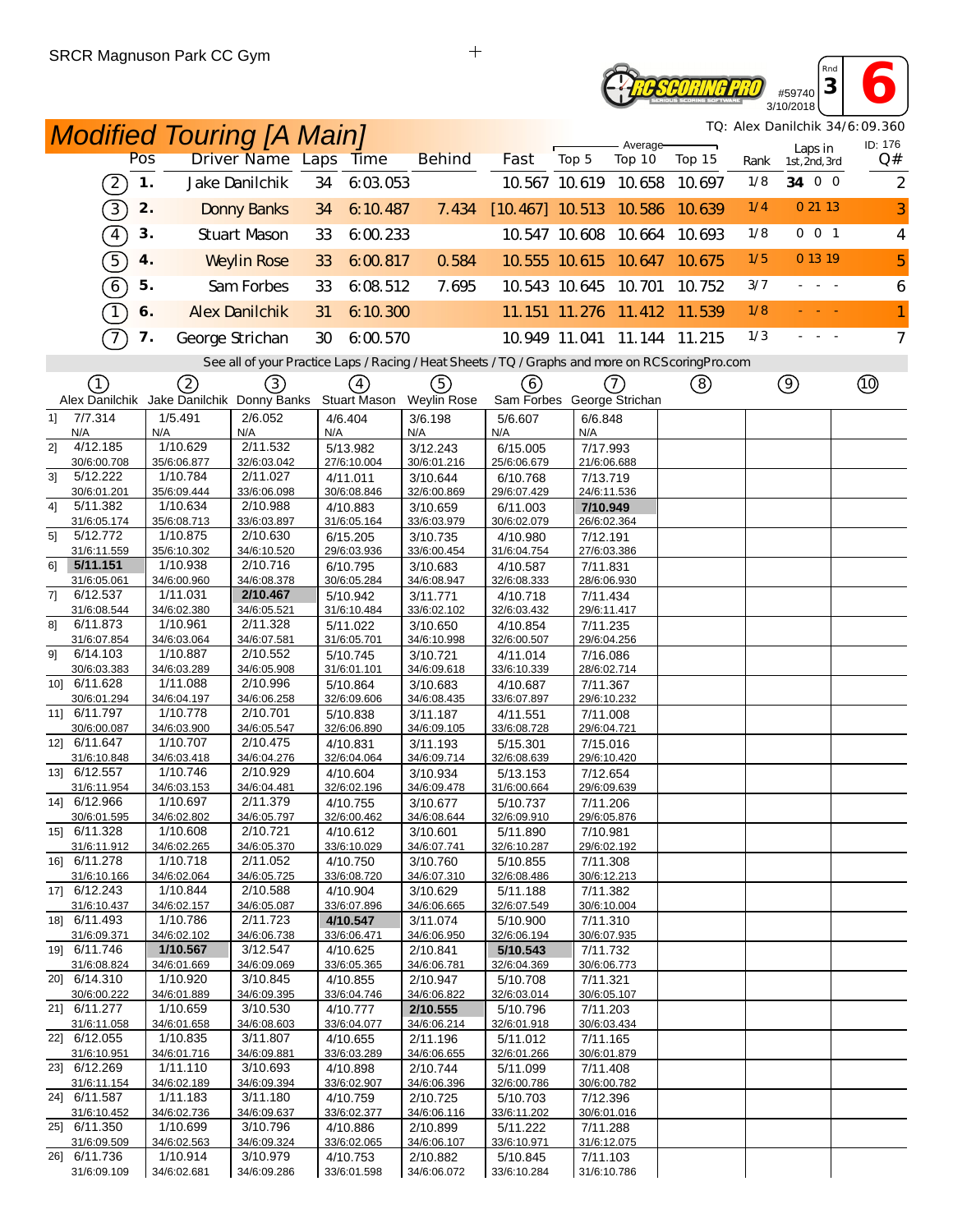|     | Alex Danilchik              | $\mathcal{Z}$<br>Jake Danilchik | $\left(3\right)$<br>Donny Banks | $\overline{A}$<br>Stuart Mason | 5<br><b>Weylin Rose</b> | 6)<br>Sam Forbes        | $\overline{7}$<br>George Strichan | (8) | 9 | (10) |
|-----|-----------------------------|---------------------------------|---------------------------------|--------------------------------|-------------------------|-------------------------|-----------------------------------|-----|---|------|
|     | 27] 6/12.219<br>31/6:09.282 | 1/11.111<br>34/6:03.044         | 3/11.850<br>34/6:10.356         | 4/10.717<br>33/6:01.131        | 2/10.725<br>34/6:05.849 | 5/10.765<br>33/6:09.539 | 7/11.750<br>31/6:10.346           |     |   |      |
|     | 28] 6/11.945<br>31/6:09.154 | 1/10.904<br>34/6:03.124         | 3/10.699<br>34/6:09.941         | 4/10.662<br>33/6:00.627        | 2/10.694<br>34/6:05.594 | 5/11.135<br>33/6:09.300 | 7/11.862<br>31/6:10.072           |     |   |      |
| 291 | 6/12.267<br>31/6:09.377     | 1/10.916<br>34/6:03.221         | 3/10.693<br>34/6:09.544         | 4/10.739<br>33/6:00.250        | 2/10.831<br>34/6:05.523 | 5/11.093<br>33/6:09.021 | 7/13.747<br>31/6:11.821           |     |   |      |
|     | 30] 6/11.813<br>31/6:09.109 | 1/10.669<br>34/6:03.027         | 3/10.795<br>34/6:09.300         | 4/10.764<br>34/6:10.969        | 2/10.838<br>34/6:05.467 | 5/10.824<br>33/6:08.464 | 7/13.077<br>30/6:00.057           |     |   |      |
|     | 31] 6/13.250<br>31/6:10.003 | 1/10.860<br>34/6:03.055         | 3/10.541<br>34/6:08.785         | 4/10.738<br>34/6:10.631        | 2/11.492<br>34/6:06.131 | 5/11.284<br>33/6:08.444 |                                   |     |   |      |
| 32] |                             | 1/10.782<br>34/6:02.997         | 2/11.143<br>34/6:08.943         | 4/10.741<br>34/6:10.315        | 3/13.590<br>34/6:08.987 | 5/11.435<br>33/6:08.571 |                                   |     |   |      |
| 33] |                             | 1/10.881<br>34/6:03.044         | 2/12.016<br>34/6:09.998         | 3/11.970<br>33/6:00.023        | 4/13.816<br>33/6:00.082 | 5/11.250<br>33/6:08.051 |                                   |     |   |      |
| 34] |                             | 1/10.841<br>34/6:03.005         | 2/11.517<br>34/6:10.049         |                                |                         |                         |                                   |     |   |      |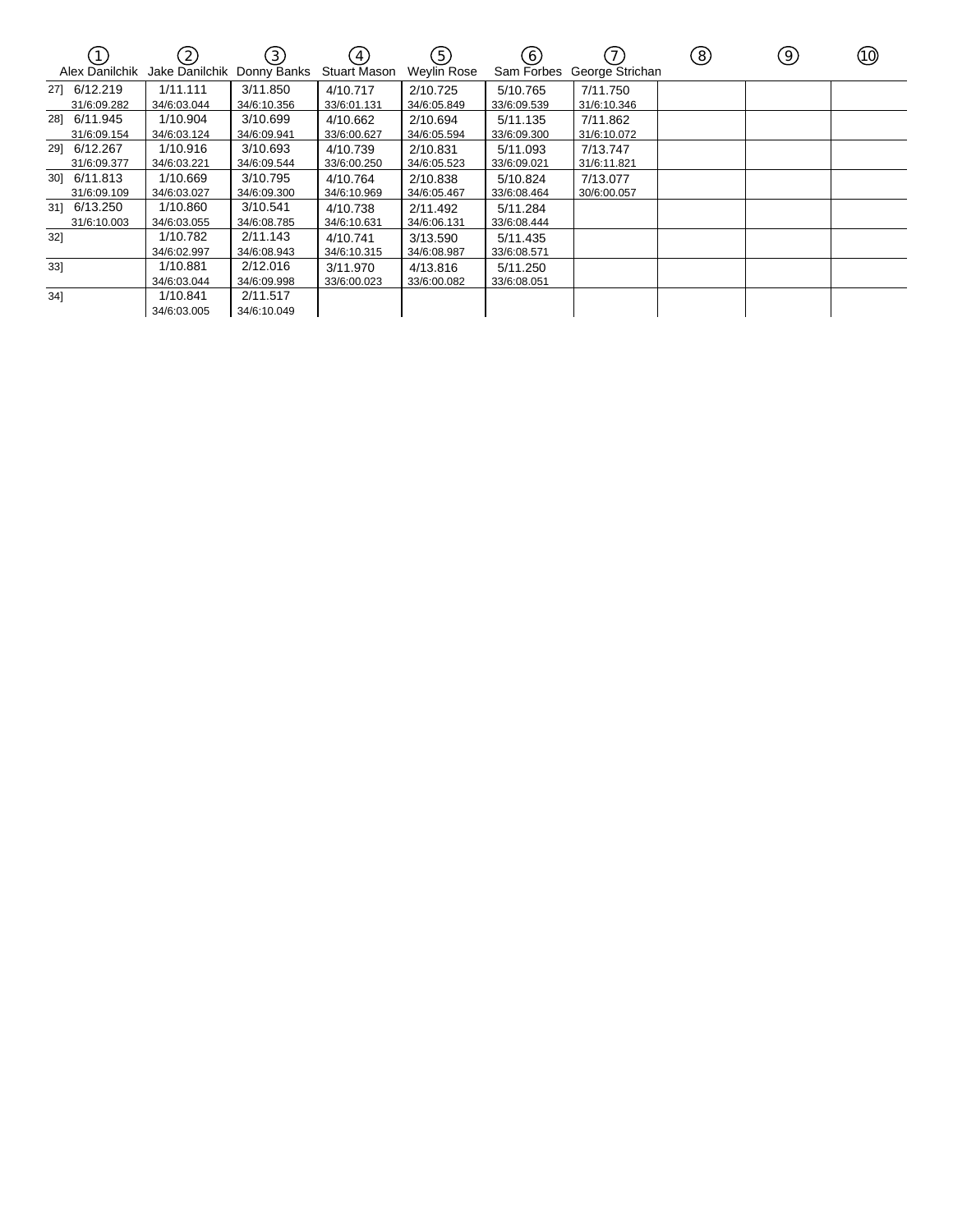# **Reseoring Pro** #59740

**3 7** 3/10/2018 *TQ: Alex Pate 29/6:11.392*

*Rnd*

|    |                                                |               |                         | <b>Formula 1 [A Main]</b> |      |                         |                                                                                                   |                          |                      |                      |                             |      |                          | TQ: Alex Pate 29/6:11.392 |
|----|------------------------------------------------|---------------|-------------------------|---------------------------|------|-------------------------|---------------------------------------------------------------------------------------------------|--------------------------|----------------------|----------------------|-----------------------------|------|--------------------------|---------------------------|
|    |                                                | Pos           |                         | <b>Driver Name</b>        | Laps | <b>Time</b>             | <b>Behind</b>                                                                                     | Fast                     | Top 5                | Average-<br>Top 10   | Top 15                      | Rank | Laps in<br>1st, 2nd, 3rd | ID: 177<br>Q#             |
|    | $\left( \begin{matrix} 1 \end{matrix} \right)$ | $\mathbf 1$ . |                         | Alex Pate                 | 29   | 6:09.299                |                                                                                                   | $[12.281]$ 12.385 12.473 |                      |                      | 12.566                      | 2/2  | 29 0 0                   | 1                         |
|    | 2                                              | 2.            |                         | <b>Russ Dyer</b>          | 28   | 6:04.558                |                                                                                                   |                          | 12 415 12 624 12 707 |                      | 12.784                      | 2/10 | 027 <sub>1</sub>         | $\overline{2}$            |
|    | $\boxed{4}$                                    | 3.            |                         | Dave Hawley               | 26   | 6:14.192                |                                                                                                   |                          |                      | 12.958 13.274 13.402 | 13.551                      | 4/10 | 0 0 24                   | 4                         |
|    | 3)                                             | 4.            |                         | Dave McMullen             | 24   | 6:03.561                |                                                                                                   |                          |                      | 12.482 12.743 12.953 | 13.157                      | 5/6  | 010                      | 3                         |
|    | $\widehat{5}$                                  | 5.            |                         | Scott Heywood             | 23   | 6.00.546                |                                                                                                   |                          |                      |                      | 14.783 15.045 15.275 15.469 | 5/5  | 001                      | 5                         |
|    |                                                |               |                         |                           |      |                         | See all of your Practice Laps / Racing / Heat Sheets / TQ / Graphs and more on RCS coring Pro.com |                          |                      |                      |                             |      |                          |                           |
|    | ①                                              |               | 2                       | (3)                       |      | $\left(4\right)$        | (5)                                                                                               | ⊙                        |                      | ➀                    | ③                           |      | $\circledcirc$           |                           |
|    | Alex Pate                                      |               | Russ Dyer               |                           |      |                         | Dave McMullen Dave Hawley Scott Heywood                                                           |                          |                      |                      |                             |      |                          |                           |
| 11 | 1/5.930<br>N/A                                 |               | 3/7.310<br>N/A          | 2/6.886<br>N/A            | N/A  | 4/7.517                 | 5/8.714<br>N/A                                                                                    |                          |                      |                      |                             |      |                          |                           |
| 2] | 1/12.281                                       |               | 2/12.940                | 5/25.667                  |      | 4/17.044                | 3/15.466                                                                                          |                          |                      |                      |                             |      |                          |                           |
| 31 | 30/6:02.005<br>1/13.279                        |               | 29/6:09.063<br>2/12.630 | 15/6:06.182<br>5/12.956   |      | 22/6:05.042<br>3/13.989 | 24/6:04.432<br>4/15.917                                                                           |                          |                      |                      |                             |      |                          |                           |
|    | 29/6:03.077                                    |               | 29/6:05.029             | 20/6:13.814               |      | 24/6:04.396             | 24/6:09.653                                                                                       |                          |                      |                      |                             |      |                          |                           |
| 4] | 1/12.341                                       |               | 2/13.238                | 5/13.371                  |      | 3/13.490                | 4/15.145                                                                                          |                          |                      |                      |                             |      |                          |                           |
|    | 30/6:12.296                                    |               | 29/6:09.536             | 22/6:10.844               |      | 25/6:03.701             | 24/6:05.413                                                                                       |                          |                      |                      |                             |      |                          |                           |
| 51 | 1/12.424<br>30/6:10.075                        |               | 2/18.220<br>26/6:03.747 | 4/13.223<br>23/6:05.563   |      | 3/14.280<br>25/6:00.335 | 5/18.783<br>23/6:07.952                                                                           |                          |                      |                      |                             |      |                          |                           |
| 61 | 1/12.545                                       |               | 2/13.057                | 4/12.652                  |      | 3/15.422                | 5/14.865                                                                                          |                          |                      |                      |                             |      |                          |                           |
|    | 30/6:10.576                                    |               | 27/6:11.778             | 24/6:05.106               |      | 25/6:03.787             | 23/6:01.488                                                                                       |                          |                      |                      |                             |      |                          |                           |
| 7] | 1/12.526                                       |               | 2/12.757                | 4/12.482                  |      | 3/13.353                | 5/14.783                                                                                          |                          |                      |                      |                             |      |                          |                           |
|    | 30/6:10.363                                    |               | 27/6:06.283             | 25/6:08.302               |      | 26/6:12.404             | 24/6:12.712                                                                                       |                          |                      |                      |                             |      |                          |                           |
| 81 | 1/12.806<br>30/6:11.033                        |               | 2/13.805<br>27/6:06.295 | 4/14.416<br>25/6:06.076   |      | 3/13.690<br>26/6:09.170 | 5/15.708<br>24/6:12.330                                                                           |                          |                      |                      |                             |      |                          |                           |
| 91 | 1/13.399                                       |               | 2/12.955                | 4/14.063                  |      | 3/13.405                | 5/16.465                                                                                          |                          |                      |                      |                             |      |                          |                           |
|    | 29/6:01.053                                    |               | 27/6:03.051             | 25/6:03.388               |      | 26/6:05.870             | 24/6:14.023                                                                                       |                          |                      |                      |                             |      |                          |                           |
|    | 10] 1/12.851                                   |               | 2/12.699                | 4/13.083                  |      | 3/13.906                | 5/15.348                                                                                          |                          |                      |                      |                             |      |                          |                           |
|    | 29/6:01.996                                    |               | 27/6:00.621             | 26/6:13.313               |      | 26/6:04.692             | 24/6:12.819                                                                                       |                          |                      |                      |                             |      |                          |                           |
|    | 11] 1/12.605<br>29/6:01.698                    |               | 2/12.659<br>28/6:11.702 | 4/13.540<br>26/6:10.521   |      | 3/13.460<br>26/6:02.624 | 5/15.716<br>24/6:12.564                                                                           |                          |                      |                      |                             |      |                          |                           |
|    | 12] 1/12.520                                   |               | 2/12.415                | 4/13.607                  |      | 3/13.578                | 5/17.784                                                                                          |                          |                      |                      |                             |      |                          |                           |
|    | 29/6:01.224                                    |               | 28/6:09.060             | 26/6:08.395               |      | 26/6:01.182             | 23/6:00.666                                                                                       |                          |                      |                      |                             |      |                          |                           |
|    | 13] 1/12.420                                   |               | 2/12.769                | 4/12.897                  |      | 3/13.684                | 5/17.154                                                                                          |                          |                      |                      |                             |      |                          |                           |
|    | 29/6:00.596                                    |               | 28/6:07.625             | 26/6:05.123               |      | 26/6:00.231             | 23/6:02.796                                                                                       |                          |                      |                      |                             |      |                          |                           |
|    | 14] 1/12.772<br>29/6:00.819                    |               | 2/13.116<br>28/6:07.157 | 4/13.012<br>26/6:02.586   |      | 3/13.483<br>27/6:13.083 | 5/15.645<br>23/6:02.027                                                                           |                          |                      |                      |                             |      |                          |                           |
|    | 15] 1/12.613                                   |               | 2/12.812                | 4/13.495                  |      | 3/13.368                | 5/16.865                                                                                          |                          |                      |                      |                             |      |                          |                           |
|    | 29/6:00.069                                    |               | 28/6:06.159             | 26/6:01.286               |      | 27/6:11.801             | 23/6:03.300                                                                                       |                          |                      |                      |                             |      |                          |                           |
|    | 16] 1/15.513                                   |               | 2/12.721                | 4/12.730                  |      | 3/12.958                | 5/16.126                                                                                          |                          |                      |                      |                             |      |                          |                           |
|    | 29/6:05.991                                    |               | 28/6:05.132             | 27/6:12.955               |      | 27/6:09.979             | 23/6:03.304                                                                                       |                          |                      |                      |                             |      |                          |                           |
|    | 17] 1/12.863<br>29/6:06.001                    |               | 2/12.741<br>28/6:04.266 | 4/17.312<br>26/6:03.923   |      | 3/13.638<br>27/6:09.474 | 5/15.127<br>23/6:01.946                                                                           |                          |                      |                      |                             |      |                          |                           |
|    | 18] 1/12.677                                   |               | 2/13.007                | 4/13.975                  |      | 3/13.288                | 5/16.449                                                                                          |                          |                      |                      |                             |      |                          |                           |
|    | 29/6:05.697                                    |               | 28/6:03.932             | 26/6:03.480               |      | 27/6:08.508             | 23/6:02.455                                                                                       |                          |                      |                      |                             |      |                          |                           |
|    | 19] 1/15.890                                   |               | 2/12.917                | 4/13.226                  |      | 3/14.673                | 5/16.286                                                                                          |                          |                      |                      |                             |      |                          |                           |
|    | 29/6:10.427<br>20] 1/12.760                    |               | 28/6:03.005<br>2/13.529 | 26/6:02.030<br>4/39.740   |      | 27/6:09.658             | 23/6:02.713                                                                                       |                          |                      |                      |                             |      |                          |                           |
|    | 29/6:10.047                                    |               | 28/6:03.098             | 24/6:04.528               |      | 3/15.496<br>27/6:11.794 | 5/15.353<br>23/6:01.855                                                                           |                          |                      |                      |                             |      |                          |                           |
|    | 21] 1/13.512                                   |               | 2/14.672                | 4/13.275                  |      | 3/14.233                | 5/15.789                                                                                          |                          |                      |                      |                             |      |                          |                           |
|    | 29/6:10.077                                    |               | 28/6:05.951             | 24/6:01.918               |      | 27/6:12.079             | 23/6:01.567                                                                                       |                          |                      |                      |                             |      |                          |                           |
|    | 22] 1/13.008                                   |               | 2/12.873                | 4/20.199                  |      | 3/15.411                | 5/15.749                                                                                          |                          |                      |                      |                             |      |                          |                           |
|    | 29/6:10.073<br>23] 1/12.848                    |               | 28/6:05.042<br>2/12.922 | 24/6:07.136<br>4/13.939   |      | 27/6:13.811<br>3/20.960 | 23/6:01.265<br>5/15.309                                                                           |                          |                      |                      |                             |      |                          |                           |
|    | 29/6:10.502                                    |               | 28/6:04.998             | 24/6:05.334               |      | 26/6:07.531             | 23/6:00.055                                                                                       |                          |                      |                      |                             |      |                          |                           |
|    | 24] 1/12.804                                   |               | 2/13.139                | 4/13.815                  |      | 3/13.977                |                                                                                                   |                          |                      |                      |                             |      |                          |                           |
|    | 29/6:10.246                                    |               | 28/6:04.872             | 24/6:03.056               |      | 26/6:07.063             |                                                                                                   |                          |                      |                      |                             |      |                          |                           |
|    | 25] 1/12.459                                   |               | 2/13.093                |                           |      | 3/21.041                |                                                                                                   |                          |                      |                      |                             |      |                          |                           |
|    | 29/6:09.603<br>26] 1/13.140                    |               | 28/6:04.711<br>2/12.955 |                           |      | 26/6:13.999<br>3/14.848 |                                                                                                   |                          |                      |                      |                             |      |                          |                           |
|    | 29/6:09.773                                    |               | 28/6:04.401             |                           |      | 26/6:14.019             |                                                                                                   |                          |                      |                      |                             |      |                          |                           |
|    | 27] 1/12.755                                   |               | 2/13.289                |                           |      |                         |                                                                                                   |                          |                      |                      |                             |      |                          |                           |
|    | 29/6:09.051                                    |               | 28/6:04.468             |                           |      |                         |                                                                                                   |                          |                      |                      |                             |      |                          |                           |
|    | 28] 1/12.792                                   |               | 2/13.318                |                           |      |                         |                                                                                                   |                          |                      |                      |                             |      |                          |                           |
|    | 29/6:09.307                                    |               | 28/6:04.056             |                           |      |                         |                                                                                                   |                          |                      |                      |                             |      |                          |                           |

 $+$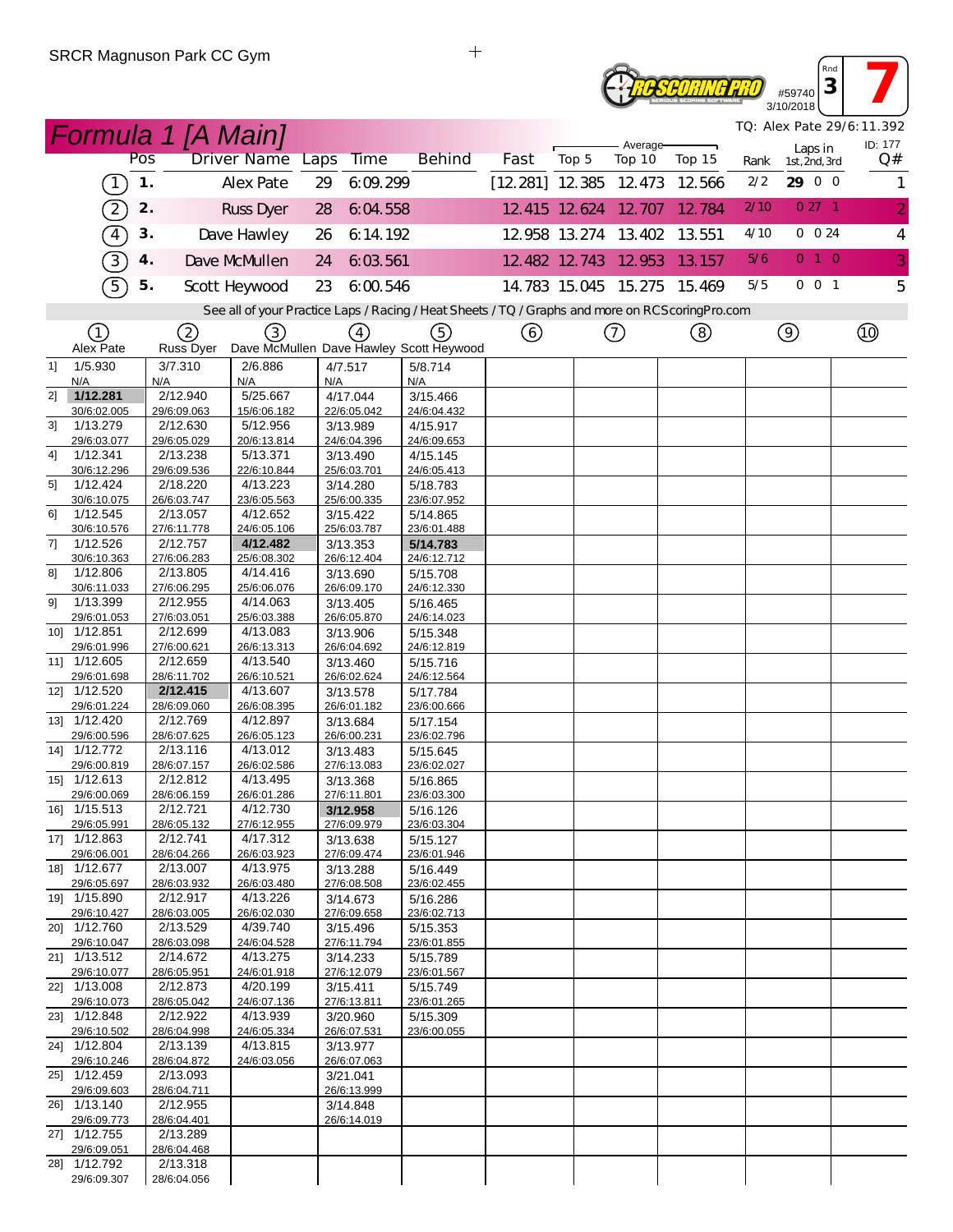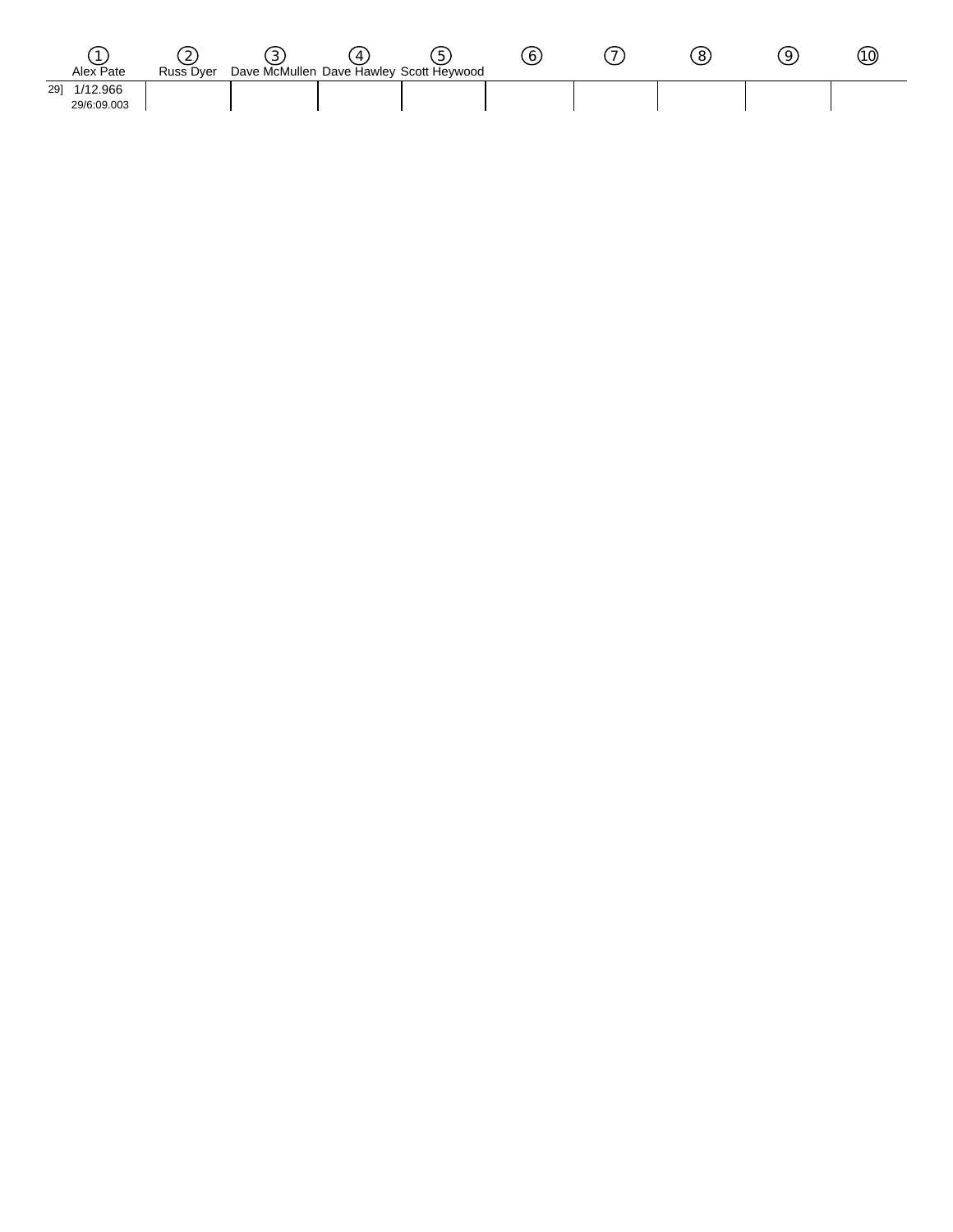## *OSCORING PRO* #59740 3/10/2018

*TQ: Stuart Mason 32/6:02.842*

*Rnd* **<sup>3</sup> 8**

| TQ: Stuart Mason 32/6:02.842<br><b>Stock Touring [A Main]</b> |                         |                                                                                                   |                         |           |                          |                          |                         |                             |                             |                         |                          |     |                          |
|---------------------------------------------------------------|-------------------------|---------------------------------------------------------------------------------------------------|-------------------------|-----------|--------------------------|--------------------------|-------------------------|-----------------------------|-----------------------------|-------------------------|--------------------------|-----|--------------------------|
|                                                               | Pos                     | <b>Driver Name Laps</b>                                                                           |                         | Time      | <b>Behind</b>            | Fast                     | Top 5                   | Average-<br>Top 10          | Top 15                      | Rank                    | Laps in<br>1st, 2nd, 3rd |     | ID: 178<br>Q#            |
| $\left(1\right)$                                              | 1.                      | <b>Stuart Mason</b>                                                                               | 32                      | 6:00.310  |                          | $[11.073]$ 11.093 11.130 |                         |                             | 11.167                      | 1/1                     | 23 9 0                   |     |                          |
| $\sqrt{4}$                                                    | 2.                      | Sam Forbes                                                                                        | 32                      | 6:06.229  | 5.919                    |                          | 11.184 11.253 11.323    |                             | 11.385                      | 2/5                     | 9 23 0                   |     | $\overline{4}$           |
| 3)                                                            | 3.                      | <b>Alex Pate</b>                                                                                  | 32                      | 6:10.661  | 4.432                    |                          | 11.264 11.335           | 11.377                      | 11.412                      | 1/1                     | 001                      |     | 3                        |
| $\left(5\right)$                                              | 4.                      | <b>Richard Reece</b>                                                                              | 32                      | 6: 11.327 | 0.666                    |                          | 11.184 11.397           | 11.488                      | 11.539                      | 1/5                     | $0 \t 0 \t 31$           |     | 5                        |
| $\boxed{6}$                                                   | 5.                      | Gary Lewis                                                                                        | 31                      | 6:05.509  |                          |                          | 11.376 11.452 11.497    |                             | 11.553                      | 1/1                     | $\sim$                   |     | 6                        |
| $\sqrt{2}$                                                    | 6.                      | <b>Donny Banks</b>                                                                                | 31                      | 6:07.151  | 1.642                    |                          |                         | 11.137 11.220 11.320        | 11.384                      | 4/4                     |                          |     | $\overline{2}$           |
| $\Theta$                                                      | 7.                      | Ron Lui                                                                                           | 31                      | 6:07.553  | 0.402                    |                          | 11.515 11.538           | 11.569                      | 11.605                      | 3/8                     |                          |     | 9                        |
| $\Theta$                                                      | 8.                      | Kelsey Myoshi                                                                                     | 30                      | 6:04.455  |                          |                          | 11.339 11.477           | 11.555                      | 11.615                      | 2/6                     |                          |     | 8                        |
| T                                                             | 9.                      | John Glasgow                                                                                      | 28                      | 6:18.246  |                          |                          | 11.218 11.357           | 11.454                      | 11.565                      | 8/10                    |                          |     | 7                        |
| (10)                                                          | 10.                     | Jeff Sr. Jenkins                                                                                  | 27                      | 6:02:011  |                          |                          |                         | 11.996 12.040 12.110 12.260 |                             | 3/3                     |                          |     | <b>Bump</b>              |
|                                                               |                         | See all of your Practice Laps / Racing / Heat Sheets / TQ / Graphs and more on RCS coring Pro.com |                         |           |                          |                          |                         |                             |                             |                         |                          |     |                          |
| (1)                                                           | (2)                     | (3)                                                                                               | (4)                     |           | (5)                      | (6)                      |                         | 7                           | (8)                         |                         | (9)                      |     | (10)                     |
| Stuart Mason                                                  | Donny Banks             | Alex Pate                                                                                         |                         |           | Sam Forbes Richard Reece | <b>Gary Lewis</b>        |                         |                             | John Glasgow Kelsey Miyoshi |                         | Ron Lui                  |     | Jeff Sr. Jenkins         |
| 1/5.201<br>11<br>N/A                                          | 9/10.588<br>N/A         | 8/10.440<br>N/A                                                                                   | 2/6.627<br>N/A          |           | 3/7.200<br>N/A           | 7/10.249<br>N/A          | 10/12.700<br>N/A        |                             | 6/9.870<br>N/A              | 5/9.700<br>N/A          |                          | N/A | 4/9.620                  |
| 21<br>2/13.462<br>28/6:08.594                                 | 7/13.879<br>27/6:11.052 | 5/12.222<br>30/6:04.082                                                                           | 1/11.526<br>32/6:03.084 |           | 3/11.663<br>32/6:08.066  | 6/14.002<br>26/6:00.274  | 9/13.214<br>28/6:09.037 |                             | 4/11.948<br>31/6:08.037     | 8/14.943<br>25/6:08.026 |                          |     | 10/22.394<br>17/6:07.086 |
| 2/11.102<br>31                                                | 7/11.736                | 5/11.802                                                                                          | 1/11.384                |           | 3/11.766                 | 6/11.828                 | 9/12.326                |                             | 4/11.967                    | 8/12.146                |                          |     | 10/12.265                |
| 30/6:01.451<br>4]<br>2/11.147                                 | 29/6:09.156<br>6/11.555 | 31/6:10.074<br>5/11.737                                                                           | 32/6:01.778<br>1/11.184 |           | 32/6:10.365<br>3/11.660  | 29/6:11.883<br>7/12.115  | 29/6:10.026<br>9/11.364 |                             | 31/6:08.052<br>4/11.965     | 27/6:01.087<br>8/11.902 |                          |     | 22/6:13.055<br>10/12.370 |
| 31/6:02.291                                                   | 30/6:09.917             | 31/6:08.004                                                                                       | 33/6:10.285             |           | 32/6:09.796              | 29/6:04.365              | 30/6:09.004             |                             | 31/6:08.067                 | 28/6:00.061             |                          |     | 24/6:10.183              |
| 5 <sup>1</sup><br>2/11.816<br>31/6:01.668                     | 6/11.137<br>30/6:00.777 | 5/11.624<br>31/6:05.865                                                                           | 1/11.291<br>33/6:09.691 |           | 3/11.296<br>32/6:06.645  | 7/11.553<br>30/6:09.131  | 9/11.798<br>30/6:05.775 |                             | 4/11.508<br>31/6:05.295     | 8/11.693<br>29/6:04.046 |                          |     | 10/13.129<br>25/6:10.058 |
| 61<br>2/11.281                                                | 6/11.883                | 5/11.433                                                                                          | 1/11.390                |           | 3/11.584                 | 7/11.512                 | 9/15.909                |                             | 4/11.733                    | 8/12.358                |                          |     | 10/12.027                |
| 32/6:09.816                                                   | 31/6:11.074             | 31/6:03.036                                                                                       | 33/6:09.974             |           | 32/6:06.614              | 30/6:04.112              | 28/6:01.594             |                             | 31/6:04.059                 | 29/6:02.724             |                          |     | 26/6:10.052              |
| 2/11.079<br>71<br>32/6:06.294                                 | 6/11.531<br>31/6:09.198 | 5/11.426<br>31/6:01.064                                                                           | 1/11.381<br>33/6:10.109 |           | 3/11.629<br>32/6:06.008  | 7/11.653<br>30/6:01.443  | 9/11.517<br>29/6:07.973 |                             | 4/11.499<br>31/6:02.097     | 8/11.934<br>30/6:12.103 |                          |     | 10/13.095<br>26/6:04.953 |
| 81<br>2/11.152                                                | 6/11.537                | 5/11.382                                                                                          | 1/11.205                |           | 3/11.184                 | 7/11.540                 | 9/11.494                |                             | 4/11.339                    | 8/11.643                |                          |     | 10/11.999                |
| 32/6:04.088<br>91<br>2/11.201                                 | 31/6:07.425<br>6/11.267 | 31/6:00.282<br>5/11.673                                                                           | 33/6:09.429<br>1/11.252 |           | 32/6:04.094<br>3/11.509  | 31/6:11.110<br>7/11.459  | 29/6:03.018<br>9/11.421 |                             | 31/6:01.127<br>4/11.535     | 30/6:08.554<br>8/11.515 |                          |     | 27/6:10.945<br>10/11.996 |
| 32/6:02.627                                                   | 31/6:05.045             | 31/6:00.315                                                                                       | 33/6:09.079             |           | 32/6:04.823              | 31/6:08.977              | 30/6:11.072             |                             | 31/6:00.457                 | 30/6:05.421             |                          |     | 27/6:04.747              |
| 10] 2/12.797<br>32/6:07.002                                   | 6/11.176<br>31/6:02.928 | 5/11.510<br>32/6:11.452                                                                           | 1/12.912<br>32/6:03.206 |           | 3/11.564<br>32/6:04.905  | 7/11.376<br>31/6:07.052  | 9/12.417<br>30/6:11.848 |                             | 4/11.751<br>31/6:00.067     | 8/11.929<br>30/6:04.337 |                          |     | 10/13.073<br>27/6:03.075 |
| 11] 1/11.354                                                  | 6/11.723                | 5/12.454                                                                                          | 2/11.827                |           | 3/11.451                 | 7/11.468                 | 9/11.218                |                             | 4/11.543                    | 8/11.585                |                          |     | 10/14.668                |
| 32/6:06.006                                                   | 31/6:02.854<br>6/11.428 | 31/6:02.022                                                                                       | 32/6:04.221             |           | 32/6:04.661              | 31/6:05.782              | 30/6:08.472             |                             | 31/6:00.024                 | 30/6:02.485             |                          |     | 27/6:05.872              |
| 12] 1/11.108<br>32/6:04.516                                   | 31/6:02.002             | 5/11.600<br>31/6:01.876                                                                           | 2/11.334<br>32/6:03.642 |           | 3/11.660<br>32/6:05.024  | 7/11.729<br>31/6:05.424  | 9/13.841<br>29/6:00.205 |                             | 4/12.171<br>31/6:01.579     | 8/11.660<br>30/6:01.153 |                          |     | 10/12.107<br>27/6:02.085 |
| 13] 1/11.348                                                  | 6/12.458                | 5/11.339                                                                                          | 2/11.421                |           | 3/11.865                 | 7/11.671                 | 9/15.802                |                             | 4/11.644                    | 8/11.530                |                          |     | 10/18.393                |
| 32/6:03.894<br>14] 1/11.130                                   | 31/6:03.868<br>6/11.501 | 31/6:00.094<br>4/11.507                                                                           | 32/6:03.393<br>2/11.447 |           | 32/6:05.844<br>3/11.689  | 31/6:05.026<br>7/11.582  | 29/6:08.113<br>9/11.519 |                             | 31/6:01.037<br>5/12.088     | 31/6:11.008<br>8/12.164 |                          |     | 27/6:12.058<br>10/12.212 |
| 32/6:02.843                                                   | 31/6:03.231             | 31/6:00.054                                                                                       | 32/6:03.253             |           | 32/6:06.132              | 31/6:04.459              | 29/6:05.586             |                             | 31/6:02.231                 | 31/6:12.007             |                          |     | 27/6:09.008              |
| 15] 1/11.257<br>32/6:02.230                                   | 6/11.800<br>31/6:03.328 | 4/11.532<br>31/6:00.024                                                                           | 2/11.392<br>32/6:03.000 |           | 3/12.003<br>32/6:07.065  | 7/11.735<br>31/6:04.294  | 9/11.322<br>29/6:03.002 |                             | 5/11.508<br>31/6:01.727     | 8/11.819<br>31/6:11.457 |                          |     | 10/12.075<br>27/6:05.082 |
| 16] 1/11.315                                                  | 6/12.026                | 4/11.390                                                                                          | 2/11.465                |           | 3/11.852                 | 7/11.967                 | 9/15.135                |                             | 5/12.880                    | 8/11.644                |                          |     | 10/14.370                |
| 32/6:01.802<br>17] 1/11.400                                   | 31/6:03.872<br>6/11.626 | 32/6:11.342<br>4/12.527                                                                           | 32/6:02.947<br>2/11.525 |           | 32/6:07.564<br>3/11.561  | 31/6:04.631<br>7/11.838  | 29/6:07.926<br>9/11.751 |                             | 31/6:04.003<br>5/11.650     | 31/6:10.062<br>8/11.620 |                          |     | 27/6:06.981<br>10/12.387 |
| 32/6:01.602                                                   | 31/6:03.579             | 31/6:01.365                                                                                       | 32/6:02.997             |           | 32/6:07.458              | 31/6:04.682              | 29/6:06.287             |                             | 31/6:03.738                 | 31/6:09.085             |                          |     | 27/6:04.078              |
| 18] 1/11.105                                                  | 6/11.748                | 4/11.468                                                                                          | 2/11.613                |           | 3/11.726                 | 7/11.816                 | 9/12.292                |                             | 5/11.879                    | 8/11.562                |                          |     | 10/12.103                |
| 32/6:00.878<br>19] 1/11.344                                   | 31/6:03.550<br>5/11.937 | 31/6:00.963<br>4/11.446                                                                           | 32/6:03.223<br>2/11.618 |           | 32/6:07.638<br>3/11.754  | 31/6:04.674<br>6/14.111  | 29/6:05.730<br>9/11.788 |                             | 31/6:03.887<br>8/17.853     | 31/6:09.082<br>7/12.178 |                          |     | 27/6:02.394<br>10/12.766 |
| 32/6:00.665                                                   | 31/6:03.841             | 31/6:00.556                                                                                       | 32/6:03.407             |           | 32/6:07.867              | 31/6:08.500              | 29/6:04.457             |                             | 30/6:01.833                 | 31/6:09.416             |                          |     | 27/6:01.241              |
| 20] 1/12.281<br>32/6:01.993                                   | 5/11.437<br>31/6:03.296 | 4/12.410<br>31/6:01.724                                                                           | 2/11.985<br>32/6:04.192 |           | 3/11.974<br>32/6:08.415  | 6/11.529<br>31/6:07.850  | 9/11.795<br>29/6:03.318 |                             | 8/16.577<br>30/6:08.615     | 7/11.588<br>31/6:08.768 |                          |     | 10/12.802<br>27/6:00.250 |
| 21] 1/11.265                                                  | 5/11.210                | 4/11.577                                                                                          | 2/11.603                |           | 3/11.943                 | 6/11.775                 | 9/11.993                |                             | 8/12.136                    | 7/12.618                |                          |     | 10/12.483                |
| 32/6:01.606<br>22] 1/11.278                                   | 31/6:02.476<br>5/11.398 | 31/6:01.053<br>4/11.516                                                                           | 32/6:04.294<br>2/11.620 |           | 32/6:08.861<br>3/11.546  | 31/6:07.640<br>6/11.516  | 29/6:02.588<br>9/12.126 |                             | 30/6:08.266<br>8/12.640     | 31/6:09.745<br>7/11.785 |                          |     | 28/6:12.378<br>10/13.362 |
| 32/6:01.286                                                   | 31/6:02.005             | 31/6:01.254                                                                                       | 32/6:04.415             |           | 32/6:08.689              | 31/6:07.064              | 29/6:02.086             |                             | 30/6:08.655                 | 31/6:09.442             |                          |     | 28/6:12.294              |
| 23 1/11.073<br>32/6:00.713                                    | 5/11.654<br>31/6:01.931 | 4/11.483<br>31/6:00.976                                                                           | 2/11.627<br>32/6:04.540 |           | 3/13.298<br>32/6:10.999  | 6/11.743<br>31/6:06.868  | 9/11.804<br>29/6:01.236 |                             | 8/12.468<br>30/6:08.784     | 7/11.558<br>31/6:08.840 |                          |     | 10/16.959<br>27/6:03.030 |
| 24] 1/11.208                                                  | 5/11.312                | 4/11.310                                                                                          | 2/11.586                |           | 3/11.950                 | 6/11.575                 | 9/11.591                |                             | 8/11.768                    | 7/11.742                |                          |     | 10/12.137                |

 $\ddot{+}$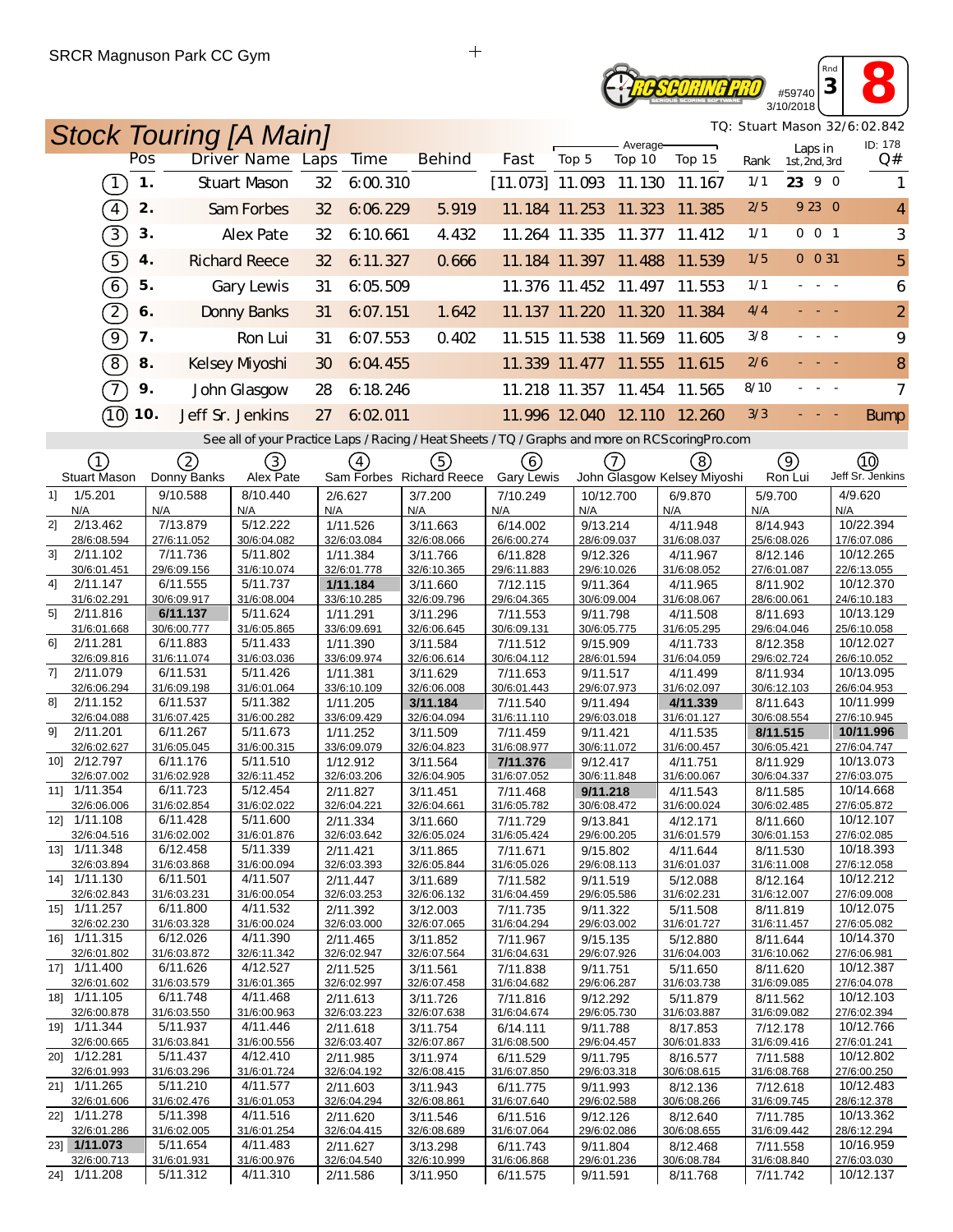|     |                     | 2)          | $\left(3\right)$ | (4)         | (5)           | (6)         |             | $\left(8\right)$            | 9)          | (10)             |
|-----|---------------------|-------------|------------------|-------------|---------------|-------------|-------------|-----------------------------|-------------|------------------|
|     | <b>Stuart Mason</b> | Donny Banks | Alex Pate        | Sam Forbes  | Richard Reece | Gary Lewis  |             | John Glasgow Kelsey Miyoshi | Ron Lui     | Jeff Sr. Jenkins |
|     | 32/6:00.351         | 31/6:01.408 | 31/6:00.487      | 32/6:04.600 | 32/6:11.288   | 31/6:06.454 | 29/6:00.192 | 30/6:08.002                 | 31/6:08.552 | 27/6:01.377      |
| 251 | 1/11.323            | 5/11.444    | 4/11.549         | 2/11.614    | 3/11.607      | 6/11.684    | 9/11.463    | 8/11.743                    | 7/11.528    | 10/13.866        |
|     | 32/6:00.188         | 31/6:01.090 | 31/6:00.034      | 32/6:04.680 | 32/6:11.101   | 31/6:06.225 | 30/6:11.454 | 30/6:07.282                 | 31/6:07.368 | 27/6:01.746      |
|     | 261 1/11.204        | 5/11.470    | 4/11.381         | 2/11.621    | 3/11.740      | 6/11.810    | 9/11.635    | 8/11.727                    | 7/11.676    | 10/12.180        |
|     | 33/6:11.318         | 31/6:00.834 | 31/6:00.360      | 32/6:04.767 | 32/6:11.102   | 31/6:06.158 | 30/6:10.594 | 30/6:06.593                 | 31/6:07.684 | 27/6:00.328      |
|     | 27] 1/11.369        | 5/11.398    | 4/11.264         | 2/11.878    | 3/11.577      | 6/11.840    | 9/13.142    | 8/11.719                    | 7/11.568    | 10/15.173        |
|     | 33/6:11.230         | 31/6:00.517 | 32/6:11.184      | 32/6:05.157 | 32/6:10.913   | 31/6:06.130 | 30/6:11.496 | 30/6:05.945                 | 31/6:07.265 | 27/6:02.001      |
| 281 | 1/11.425            | 5/11.521    | 4/11.415         | 2/11.614    | 3/11.632      | 6/11.447    | 9/43.869    | 8/11.695                    | 7/11.714    |                  |
|     | 33/6:11.220         | 31/6:00.356 | 32/6:10.935      | 32/6:05.208 | 32/6:10.795   | 31/6:05.661 | 27/6:04.711 | 30/6:05.313                 | 31/6:07.033 |                  |
|     | 291 1/11.906        | 6/17.678    | 4/11.512         | 2/11.656    | 3/11.722      | 5/11.762    |             | 8/11.630                    | 7/12.260    |                  |
|     | 32/6:00.293         | 31/6:06.808 | 32/6:10.803      | 32/6:05.311 | 32/6:10.785   | 31/6:05.578 |             | 30/6:04.664                 | 31/6:07.407 |                  |
|     | 301 1/11.876        | 6/11.663    | 4/11.765         | 2/12.127    | 3/11.686      | 5/11.864    |             | 8/12.021                    | 7/11.781    |                  |
|     | 32/6:00.748         | 31/6:06.586 | 32/6:10.948      | 32/6:05.898 | 32/6:10.744   | 31/6:05.594 |             | 30/6:04.045                 | 31/6:07.258 |                  |
|     | 31] 1/11.296        | 6/12.430    | 4/11.435         | 2/11.813    | 3/11.637      | 5/11.760    |             |                             | 7/12.210    |                  |
|     | 32/6:00.563         | 31/6:07.015 | 32/6:10.753      | 32/6:06.137 | 32/6:10.654   | 31/6:05.051 |             |                             | 31/6:07.055 |                  |
| 321 | 1/11.207            |             | 3/11.532         | 2/11.691    | 4/12.399      |             |             |                             |             |                  |
|     | 32/6:00.031         |             | 32/6:10.066      | 32/6:06.023 | 32/6:11.033   |             |             |                             |             |                  |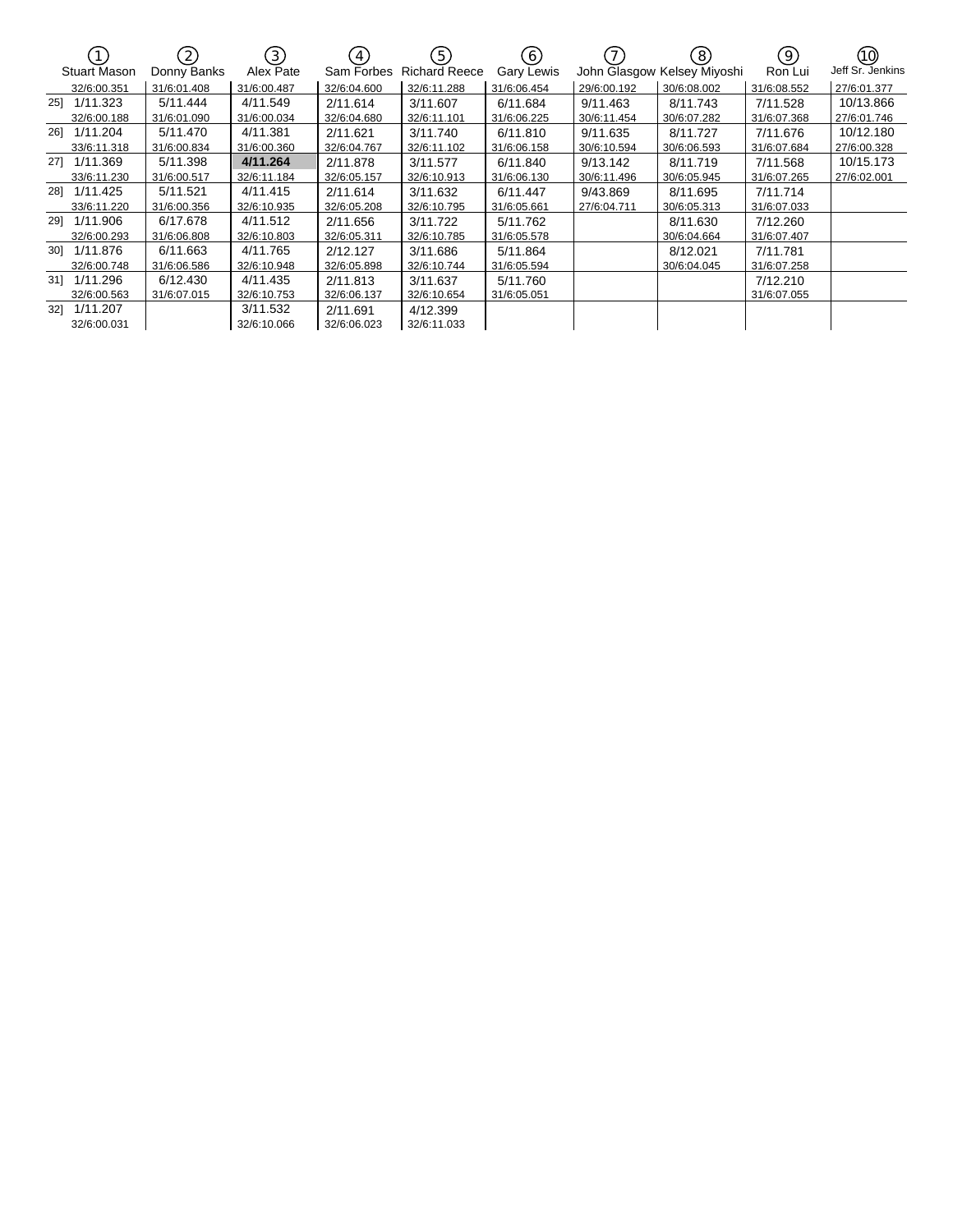#### **<sup>3</sup> 9** *Rnd* **Reseoring PRO** #59740 3/10/2018

*TQ: Brian Bodine 49/8:03.334*

|                                                                                                 | <b>Modified 12th Scale [A Main]</b> |                     |              |             |               |                         |       |                    |        |      |                          |  | TQ: Brian Bodine 49/8:03.334<br>ID: 179 |
|-------------------------------------------------------------------------------------------------|-------------------------------------|---------------------|--------------|-------------|---------------|-------------------------|-------|--------------------|--------|------|--------------------------|--|-----------------------------------------|
|                                                                                                 | Pos                                 | Driver Name Laps    |              | <b>Time</b> | <b>Behind</b> | Fast                    | Top 5 | Average-<br>Top 10 | Top 15 | Rank | Laps in<br>1st, 2nd, 3rd |  | Q#                                      |
| $\left(1\right)$                                                                                | 1.                                  | Brian Bodine        | 51           | 8:06.699    |               | [9.165]                 | 9.282 | 9.335              | 9.378  | 1/10 | 51 0 0                   |  | 1                                       |
| $\odot$                                                                                         | 2.                                  | Sean Maybell        | 49           | 8:00.330    |               | 9.479                   | 9.557 | 9.603              | 9.638  | 2/4  | 0490                     |  | $\overline{6}$                          |
| $\left( 2\right)$                                                                               | 3.                                  | <b>Todd Mason</b>   | 48           | 8:02.718    |               | 9.834                   | 9.884 | 9.918              | 9.940  | 6/15 | $0$ 0 48                 |  | 2                                       |
| $\overline{3}$                                                                                  | 4.                                  | <b>Jeff Glossip</b> | $\circ$      |             |               |                         |       |                    |        |      |                          |  | $\overline{3}$                          |
| $\boxed{4}$                                                                                     | 5.                                  | Ken Vannice         | $\mathbf{O}$ |             |               |                         |       |                    |        | 3/2  |                          |  | 4                                       |
| $\sqrt{5}$                                                                                      | 6.                                  | <b>Ryan Lence</b>   | $\Omega$     |             |               |                         |       |                    |        | 4/3  |                          |  | $\overline{5}$                          |
| See all of your Practice Laps / Racing / Heat Sheets / TQ / Graphs and more on RCScoringPro.com |                                     |                     |              |             |               |                         |       |                    |        |      |                          |  |                                         |
| (1)                                                                                             | 2                                   | 3)                  |              | (4)         | (5)           | (6)                     |       | (7)                | (8)    |      | $\circled{9}$            |  | Q)                                      |
| <b>Brian Bodine</b>                                                                             | <b>Todd Mason</b>                   | Jeff Glossip        |              | Ken Vannice | Ryan Lence    | Sean Maybell            |       |                    |        |      |                          |  |                                         |
| 1/4.865<br>11<br>N/A                                                                            | 3/6.279<br>N/A                      |                     |              |             |               | 2/5.745<br>N/A          |       |                    |        |      |                          |  |                                         |
| 1/9.751<br>2]                                                                                   | 3/9.965                             |                     |              |             |               | 2/9.921                 |       |                    |        |      |                          |  |                                         |
| 50/8:02.086<br>1/9.634<br>31                                                                    | 49/8:04.407<br>3/10.020             |                     |              |             |               | 49/8:02.145<br>2/9.974  |       |                    |        |      |                          |  |                                         |
| 51/8:09.049                                                                                     | 49/8:05.823                         |                     |              |             |               | 49/8:03.225             |       |                    |        |      |                          |  |                                         |
| 1/9.658<br>4]                                                                                   | 3/10.138                            |                     |              |             |               | 2/10.110                |       |                    |        |      |                          |  |                                         |
| 51/8:08.948<br>1/9.457<br>5]                                                                    | 49/8:08.215<br>3/9.854              |                     |              |             |               | 49/8:05.825<br>2/9.732  |       |                    |        |      |                          |  |                                         |
| 51/8:06.177                                                                                     | 49/8:06.051                         |                     |              |             |               | 49/8:02.565             |       |                    |        |      |                          |  |                                         |
| 1/9.503<br>61<br>51/8:04.915                                                                    | 3/10.097<br>49/8:06.960             |                     |              |             |               | 2/9.815<br>49/8:01.473  |       |                    |        |      |                          |  |                                         |
| 1/9.559<br>7]                                                                                   | 3/10.189                            |                     |              |             |               | 2/9.900                 |       |                    |        |      |                          |  |                                         |
| 51/8:04.573                                                                                     | 49/8:08.367                         |                     |              |             |               | 49/8:01.385             |       |                    |        |      |                          |  |                                         |
| 1/9.387<br>81<br>51/8:03.043                                                                    | 3/9.834<br>49/8:06.971              |                     |              |             |               | 2/10.040<br>49/8:02.282 |       |                    |        |      |                          |  |                                         |
| 1/9.394<br>91                                                                                   | 3/9.964                             |                     |              |             |               | 2/9.873                 |       |                    |        |      |                          |  |                                         |
| 51/8:02.021                                                                                     | 49/8:06.645                         |                     |              |             |               | 49/8:01.935             |       |                    |        |      |                          |  |                                         |
| 10] 1/9.471<br>51/8:01.615                                                                      | 3/9.926<br>49/8:06.231              |                     |              |             |               | 2/9.806<br>49/8:01.345  |       |                    |        |      |                          |  |                                         |
| 11] 1/9.532                                                                                     | 3/10.149                            |                     |              |             |               | 2/10.196                |       |                    |        |      |                          |  |                                         |
| 51/8:01.059<br>12] 1/9.645                                                                      | 49/8:06.955                         |                     |              |             |               | 49/8:02.697             |       |                    |        |      |                          |  |                                         |
| 51/8:02.115                                                                                     | 3/9.928<br>49/8:06.545              |                     |              |             |               | 2/9.602<br>49/8:01.228  |       |                    |        |      |                          |  |                                         |
| 13] 1/9.279                                                                                     | 3/9.923                             |                     |              |             |               | 2/9.846                 |       |                    |        |      |                          |  |                                         |
| 51/8:00.969<br>14] 1/9.362                                                                      | 49/8:06.243<br>3/9.985              |                     |              |             |               | 49/8:01.005<br>2/9.851  |       |                    |        |      |                          |  |                                         |
| 51/8:00.384                                                                                     | 49/8:06.171                         |                     |              |             |               | 49/8:00.815             |       |                    |        |      |                          |  |                                         |
| 15] 1/9.841                                                                                     | 3/10.172                            |                     |              |             |               | 2/9.795                 |       |                    |        |      |                          |  |                                         |
| 51/8:01.561<br>16] 1/9.470                                                                      | 49/8:06.762<br>3/9.948              |                     |              |             |               | 49/8:00 482<br>2/9.539  |       |                    |        |      |                          |  |                                         |
| 51/8:01.348                                                                                     | 49/8:06.570                         |                     |              |             |               | 50/8:09.228             |       |                    |        |      |                          |  |                                         |
| 17] 1/9.614<br>51/8:01.599                                                                      | 3/10.950                            |                     |              |             |               | 2/9.869                 |       |                    |        |      |                          |  |                                         |
| 18] 1/9.165                                                                                     | 49/8:09.402<br>3/10.026             |                     |              |             |               | 50/8:09.206<br>2/9.479  |       |                    |        |      |                          |  |                                         |
| 51/8:00.526                                                                                     | 49/8:09.303                         |                     |              |             |               | 50/8:08.092             |       |                    |        |      |                          |  |                                         |
| 19] 1/9.399<br>51/8:00.212                                                                      | 3/10.139<br>49/8:09.508             |                     |              |             |               | 2/9.703<br>50/8:07.728  |       |                    |        |      |                          |  |                                         |
| 20] 1/9.450                                                                                     | 3/9.884                             |                     |              |             |               | 2/10.037                |       |                    |        |      |                          |  |                                         |
| 51/8:00.062                                                                                     | 49/8:09.035                         |                     |              |             |               | 50/8:08.227             |       |                    |        |      |                          |  |                                         |
| 21] 1/9.466<br>52/8:09.454                                                                      | 3/10.213<br>49/8:09.401             |                     |              |             |               | 2/9.625<br>50/8:07.696  |       |                    |        |      |                          |  |                                         |
| 22] 1/11.030                                                                                    | 3/10.170                            |                     |              |             |               | 2/9.731                 |       |                    |        |      |                          |  |                                         |
| 51/8:03.591<br>23] 1/9.549                                                                      | 49/8:09.641<br>3/10.046             |                     |              |             |               | 50/8:07.045             |       |                    |        |      |                          |  |                                         |
| 51/8:03.535                                                                                     | 49/8:09.597                         |                     |              |             |               | 2/11.423<br>49/8:01.086 |       |                    |        |      |                          |  |                                         |
| 24] 1/9.478                                                                                     | 3/10.011                            |                     |              |             |               | 2/9.744                 |       |                    |        |      |                          |  |                                         |
| 51/8:03.332<br>25] 1/9.550                                                                      | 49/8:09.474<br>3/10.040             |                     |              |             |               | 49/8:00.767<br>2/9.545  |       |                    |        |      |                          |  |                                         |
| 51/8:03.292                                                                                     | 49/8:09.421                         |                     |              |             |               | 49/8:00.055             |       |                    |        |      |                          |  |                                         |
| 26] 1/9.350                                                                                     | 3/10.147                            |                     |              |             |               | 2/9.756                 |       |                    |        |      |                          |  |                                         |
| 51/8:02.855<br>27] 1/9.277                                                                      | 49/8:09.583<br>3/9.974              |                     |              |             |               | 50/8:09.698<br>2/10.555 |       |                    |        |      |                          |  |                                         |
| 51/8:02.316                                                                                     | 49/8:09.400                         |                     |              |             |               | 49/8:01.065             |       |                    |        |      |                          |  |                                         |